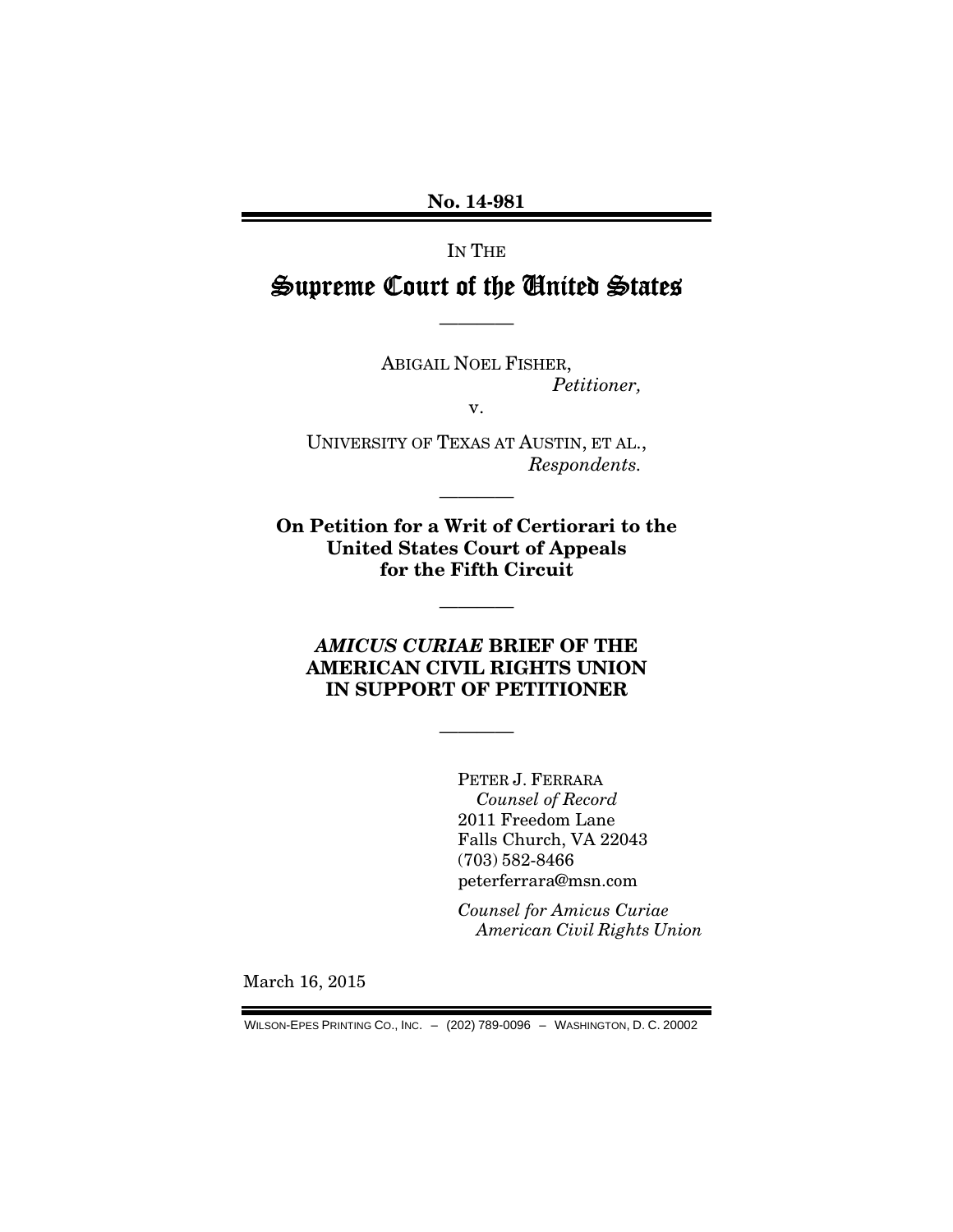# TABLE OF CONTENTS

|--|

| INTEREST OF THE AMICUS CURIAE                                                                                                                                                                                                             | $\mathbf{1}$   |
|-------------------------------------------------------------------------------------------------------------------------------------------------------------------------------------------------------------------------------------------|----------------|
| STATEMENT OF THE CASE                                                                                                                                                                                                                     | $\overline{2}$ |
| SUMMARY OF ARGUMENT                                                                                                                                                                                                                       | 10             |
| REASONS FOR GRANTING THE PETITION                                                                                                                                                                                                         | 13             |
| I. THIS CASE PRESENTS AN<br>IMPORTANT FEDERAL QUESTION<br>DECIDED CONTRARY TO THE<br>PRECEDENTS AND DIRECT<br><b>INSTRUCTIONS OF THIS COURT</b><br>II. UT'S QUALITATIVE INTEREST<br>RATIONALE FOR RACIAL<br>PREFERENCES FIRST ADVANCED IN | 13             |
| THE COURT BELOW ON REMAND IS<br>NOT A COMPELLING INTEREST<br>JUSTIFYING STRICT SCRUTINY<br>III. THIS COURT SHOULD REVIEW THIS<br>CASE TO ENFORCE THE EQUAL                                                                                | 18<br>20       |
|                                                                                                                                                                                                                                           | 24             |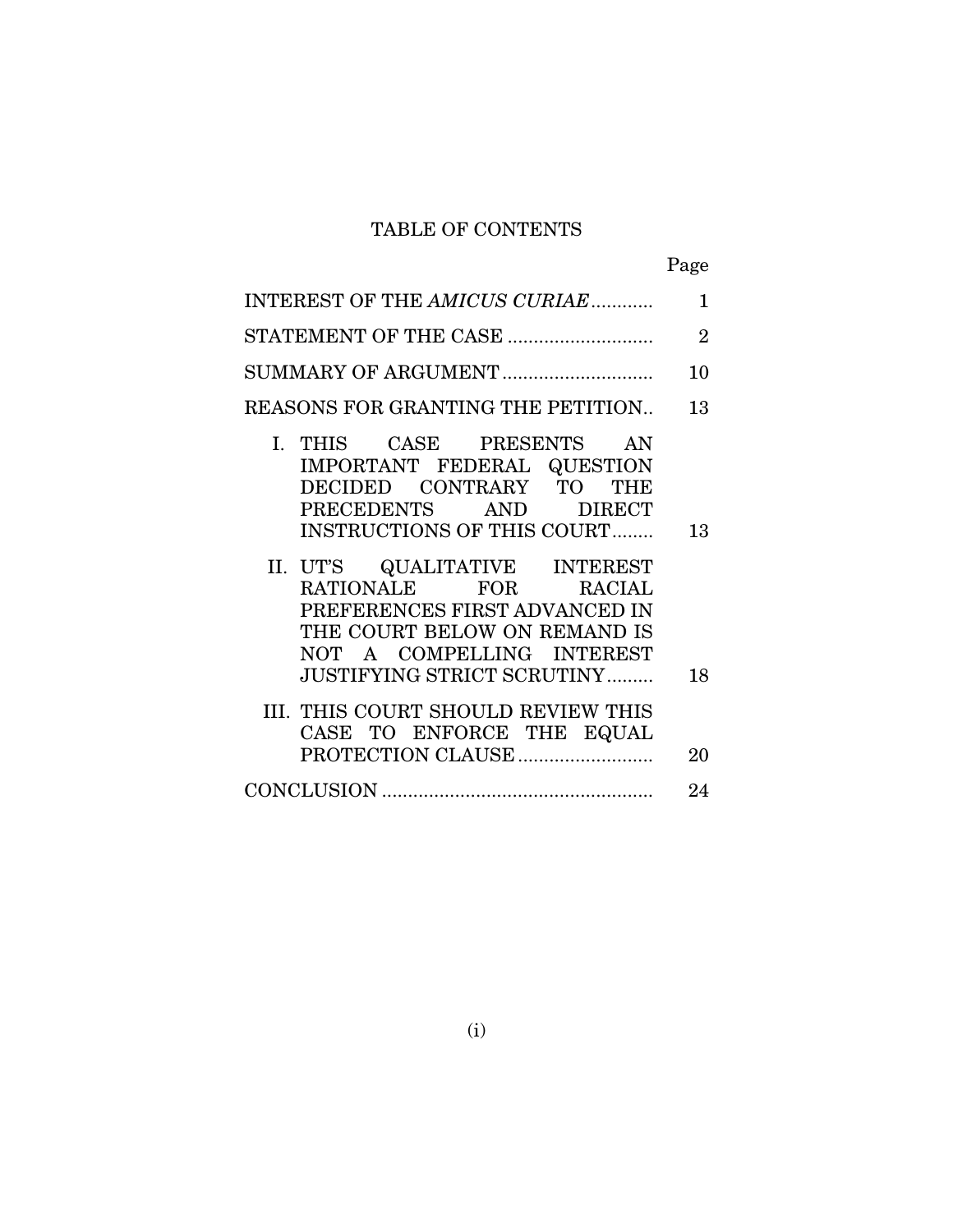# TABLE OF AUTHORITIES

| <b>CASES</b><br>Page(s)                                                             |    |
|-------------------------------------------------------------------------------------|----|
| Adarand Constructors, Inc. v. Pena,                                                 | 14 |
| Brown v. Board of Education,                                                        |    |
| Calhoun v. United States,                                                           | 20 |
| City of Richmond v. J.A. Croson Co.,<br>488 U.S. 469, 500 (1989)  7, 12, 15, 22, 23 |    |
| CLS v. Martinez,                                                                    | 17 |
| Fisher v. University of Texas at Austin,                                            |    |
| Gratz v. Bollinger,                                                                 | 22 |
| Grutter v. Bollinger,                                                               |    |
| Heller v. Doe,                                                                      | 16 |
| Planned Parenthood of Se. Pa. v. Casey,                                             | 17 |
| Plessy v. Ferguson,                                                                 | 22 |
| Regents of Univ. of Cal. v. Bakke,                                                  | 8  |
| Schuette v. BAMN,                                                                   | 21 |

ii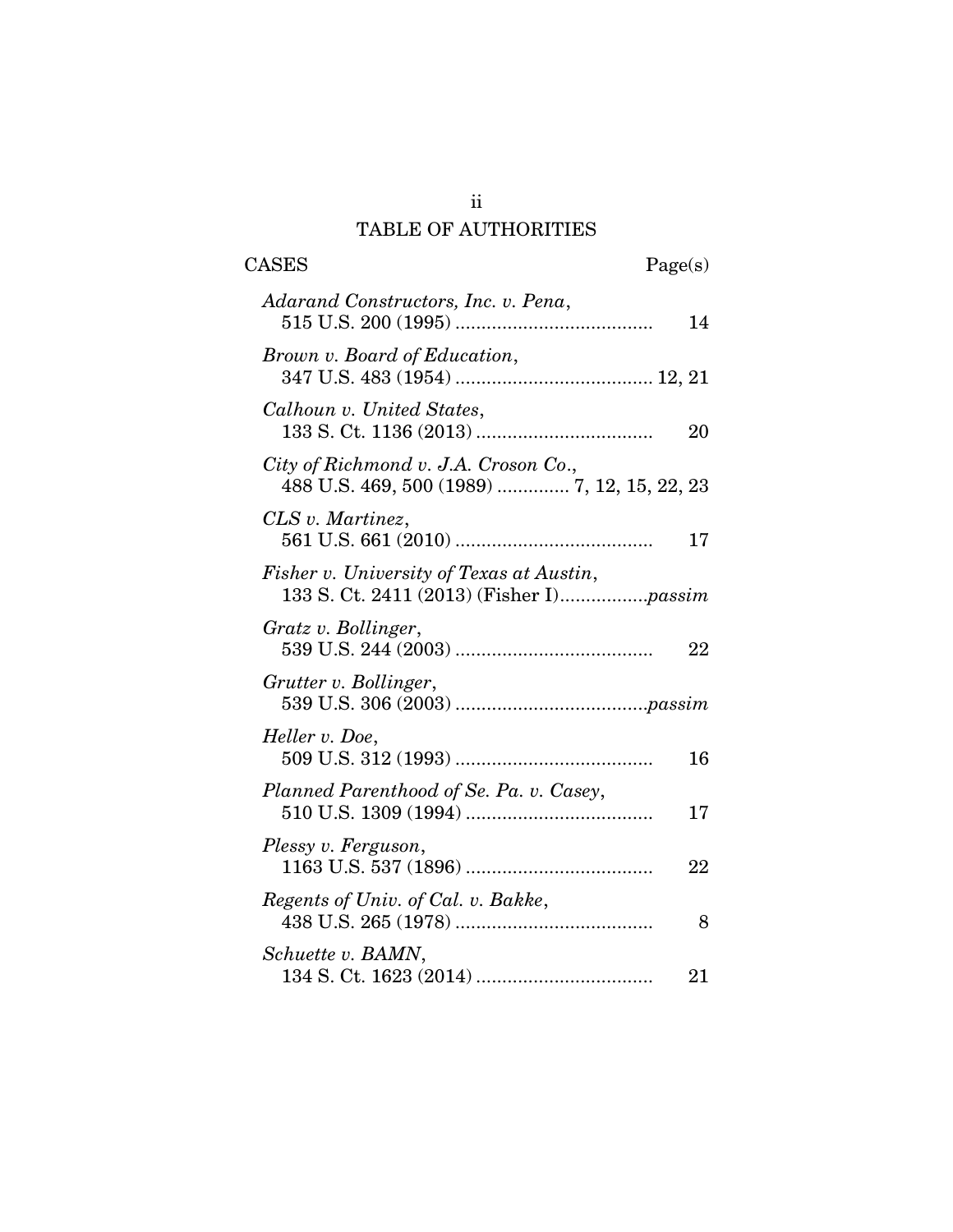# iii TABLE OF AUTHORITIES—Continued

| Shaw v. Hunt,                                                    | 15 |
|------------------------------------------------------------------|----|
| Shelby County v. Holder,<br>557 U.S. 193, 136 S. Ct. 2612 (2013) | 24 |
| United States v. Virginia,                                       | 15 |
| U.S. R.R. Ret. Bd. v. Fritz,                                     | 15 |
| Wygant v. Jackson Board of Educ.,                                | 15 |

## OTHER AUTHORITIES

| Dr. Harry Faulkner, <i>The "Top 10% Law" Is</i><br>Working for Texas (Oct. 19, 2000), available<br>at http://www.utexas.edu/president/past/<br>faulkner/speeches/ten_percent_101.900. |       |
|---------------------------------------------------------------------------------------------------------------------------------------------------------------------------------------|-------|
|                                                                                                                                                                                       | 4, 19 |
|                                                                                                                                                                                       | 13    |
| The University of Texas at Austin reacts to<br>the Supreme Court's affirmative action<br>decisions (June 23, 2003), available at<br>http://www.utexas.edu/news/06/23nr_affir          |       |
|                                                                                                                                                                                       |       |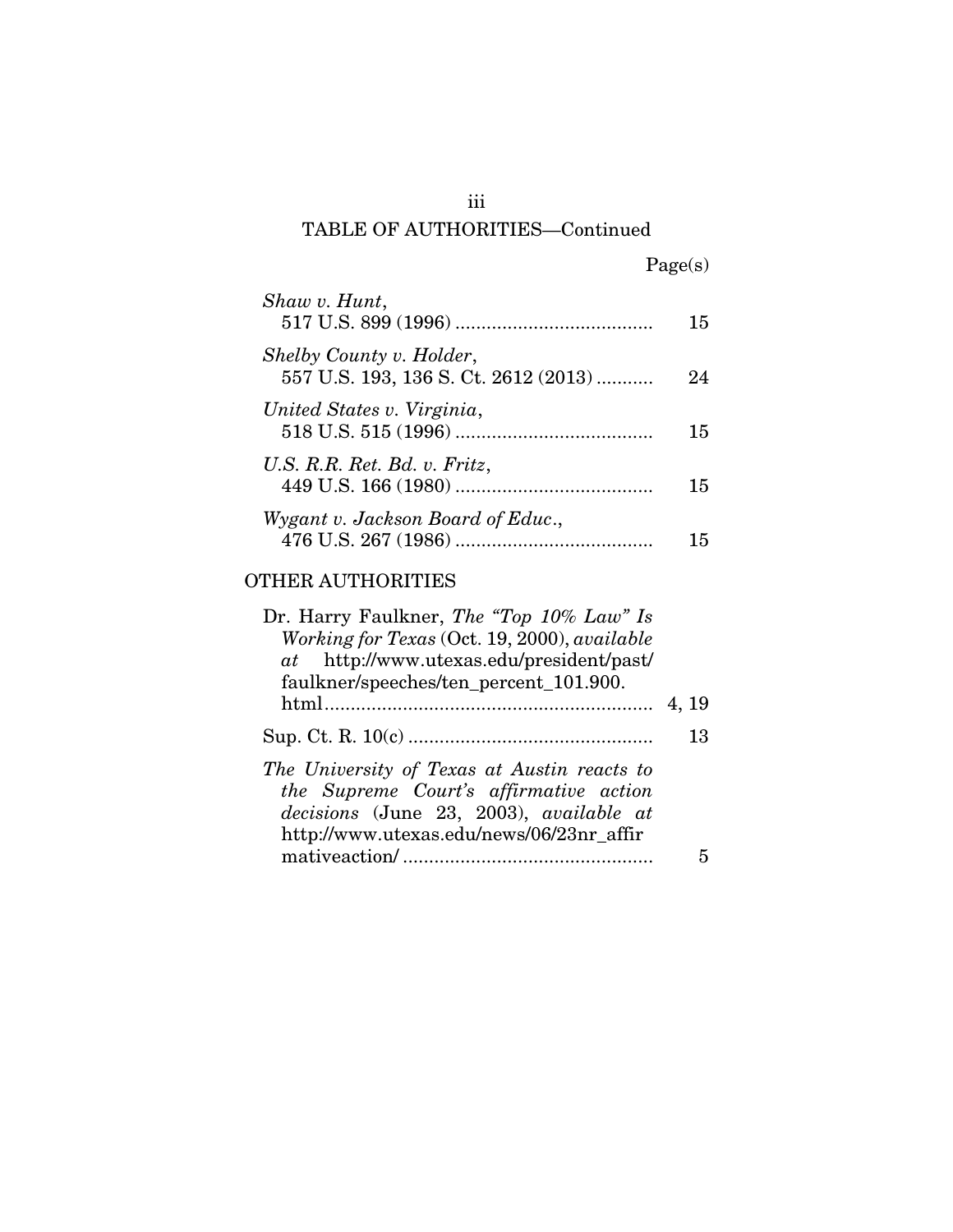#### INTEREST OF THE *AMICUS CURIAE* <sup>1</sup>

 The American Civil Rights Union is a non-partisan, non-profit, 501(c)(3), legal/educational policy organization dedicated to defending all of our constitutional rights, not just those that might be politically correct or fit a particular ideology. It was founded in 1998 by long time policy advisor to President Reagan, and the architect of modern welfare reform, Robert B. Carleson. Carleson served as President Reagan's chief domestic policy advisor on federalism, and originated the concept of ending the federal entitlement to welfare by giving the responsibility for those programs to the states through finite block grants. Since its founding, the ACRU has filed *amicus curiae* briefs on constitutional law issues in cases nationwide.

 Those setting the organization's policy as members of the Policy Board are former U.S. Attorney General, Edwin Meese III; former Assistant Attorney General for Civil Rights, William Bradford Reynolds; former Assistant Attorney General for the Office of Legal Counsel, Charles J. Cooper; John M. Olin Distinguished Professor of Economics at George Mason University, Walter E. Williams; former Ambassador to Costa Rica, Curtin Winsor, Jr.; former Ohio Secretary of State, J. Kenneth Blackwell; former

<u>.</u>

<sup>&</sup>lt;sup>1</sup> Peter J. Ferrara authored this brief for the American Civil Rights Union (ACRU). No counsel for either party authored the brief in whole or in part and no one apart from the ACRU made a monetary contribution to the preparation or submission of this brief. All parties were timely notified and have consented to the filing of this brief.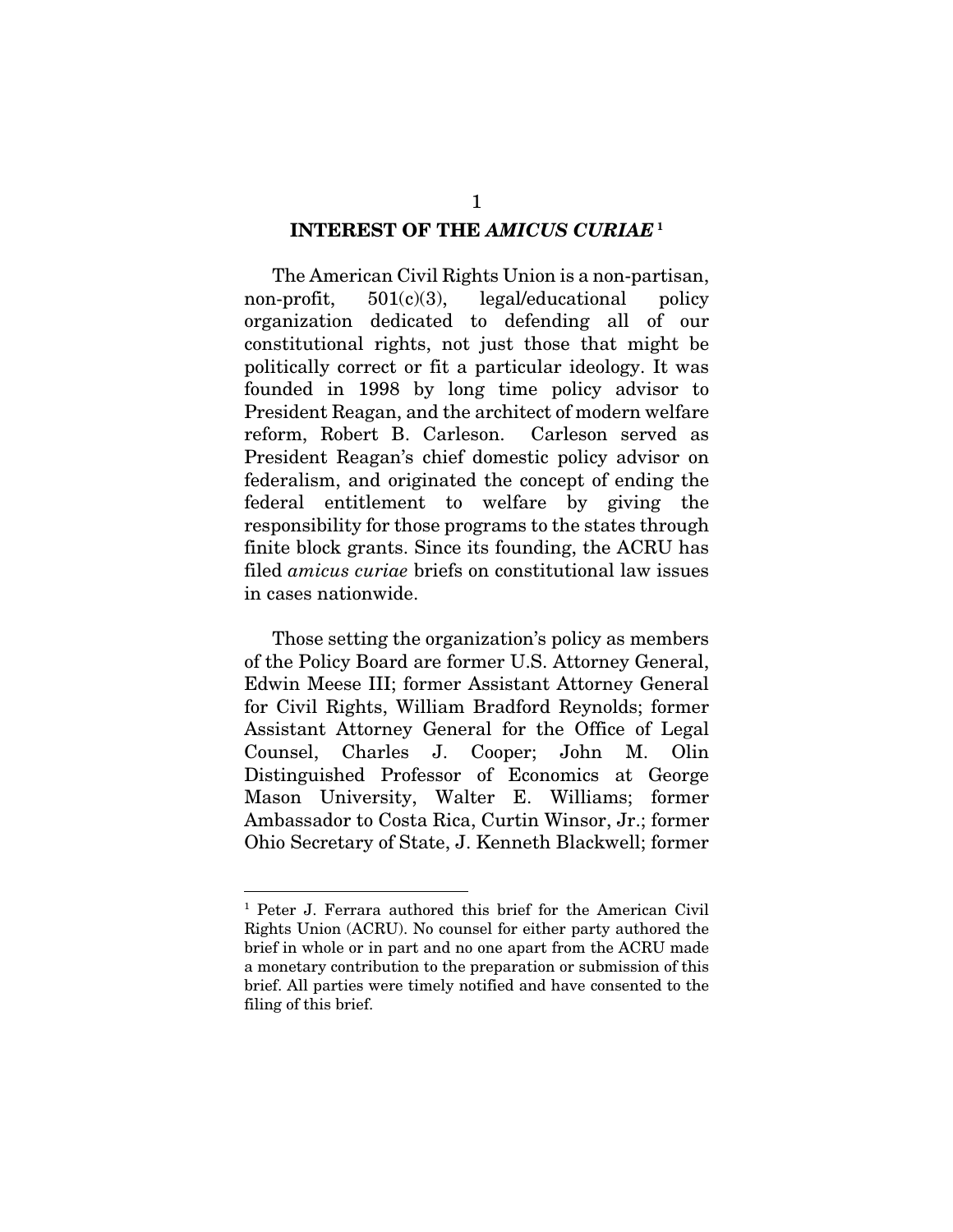prosecutor, Voting Rights Section, U.S. Department of Justice, J. Christian Adams; and former Counsel to the Assistant Attorney General for Civil Rights and member of the Federal Election Commission, Hans von Spakovsky.

This case is of interest to the ACRU because we seek to ensure that the protections of the Constitution apply to all Americans equally regardless of race, and without politically correct bias.

#### STATEMENT OF THE CASE

 This Court in *Fisher v. University of Texas at Austin*, 133 S. Ct. 2411 (2013)(*Fisher I)*, vacated and remanded the original ruling of the Fifth Circuit in this case because that original ruling was too deferential to the University of Texas (UT) in approving the racial preferences the University had adopted for admission. This Court in *Fisher I* rightly held that such racial preferences must satisfy the standard of strict scrutiny to be upheld.

 But the Fifth Circuit on remand refused to follow the command of this Court in *Fisher I*. Instead of strict scrutiny, the Fifth Circuit once again deferred to the rationalizations of UT under what amounts to a rational basis test. Under that standard, the court below rubber stamped whatever justifications it could imagine, regardless of the evidence, for UT's racial discrimination against whites, Jews, and Asians, and in favor of blacks and Hispanics. The Fifth Circuit failed to understand that the Equal Protection Clause bans such a racial spoils system, absent satisfaction of the standard of strict scrutiny.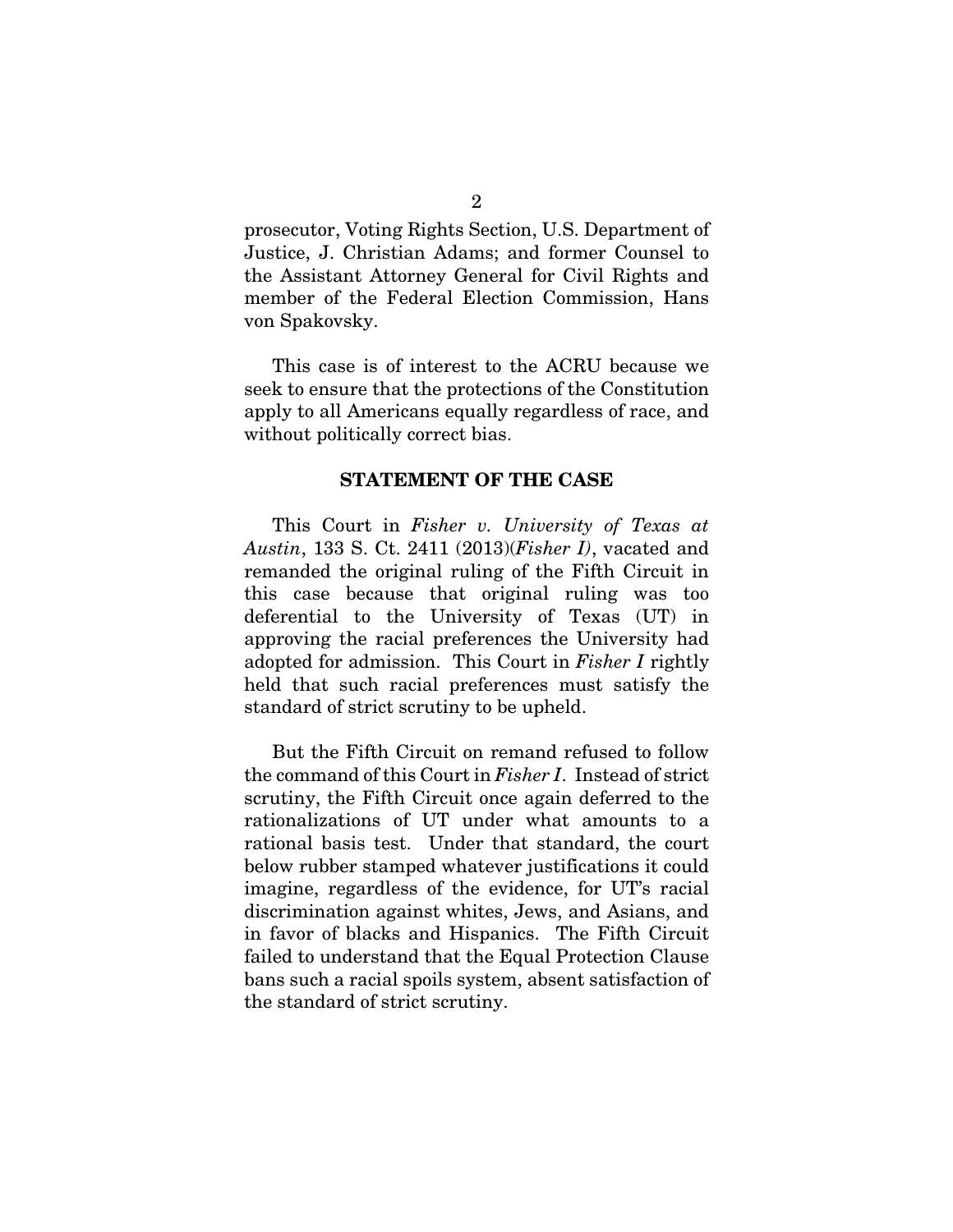That is why *Amicus Curiae* American Civil Rights Union respectfully requests that this Court now adopt a bright line rule prohibiting all racial preferences by public universities and colleges as unconstitutional under the Equal Protection Clause. The notion that racial discrimination in favor of some racial groups and against others offers some educational benefits has now proven too slippery and elusive in practice to be an enduring rule of this Court's Constitutional jurisprudence.

#### The Admissions Policies of the University of Texas.

 Prior to 1997, admission to UT turned on two factors. One was a numerical score reflecting the applicant's test scores and academic performance in high school (Academic Index or AI). The second was the applicant's race. App. 100-101a. In 1997, in response to a Fifth Circuit decision striking down UT's use of racial preferences under the Equal Protection Clause, UT changed its system to rely on the AI and a second factor labeled the "Personal Achievement Index" (PAI). The PAI was based on a "student's leadership and work experience, awards, extracurricular activities, community service, and other special circumstances," App. 101a, including some that "disproportionally affect minority candidates, [such as] the socio-economic status of the student's family, language other than English spoken at home, and whether the student lives in a singleparent household," App. 267a. UT also adopted expanded community outreach programs. App. 101a. This race-neutral admissions policy produced an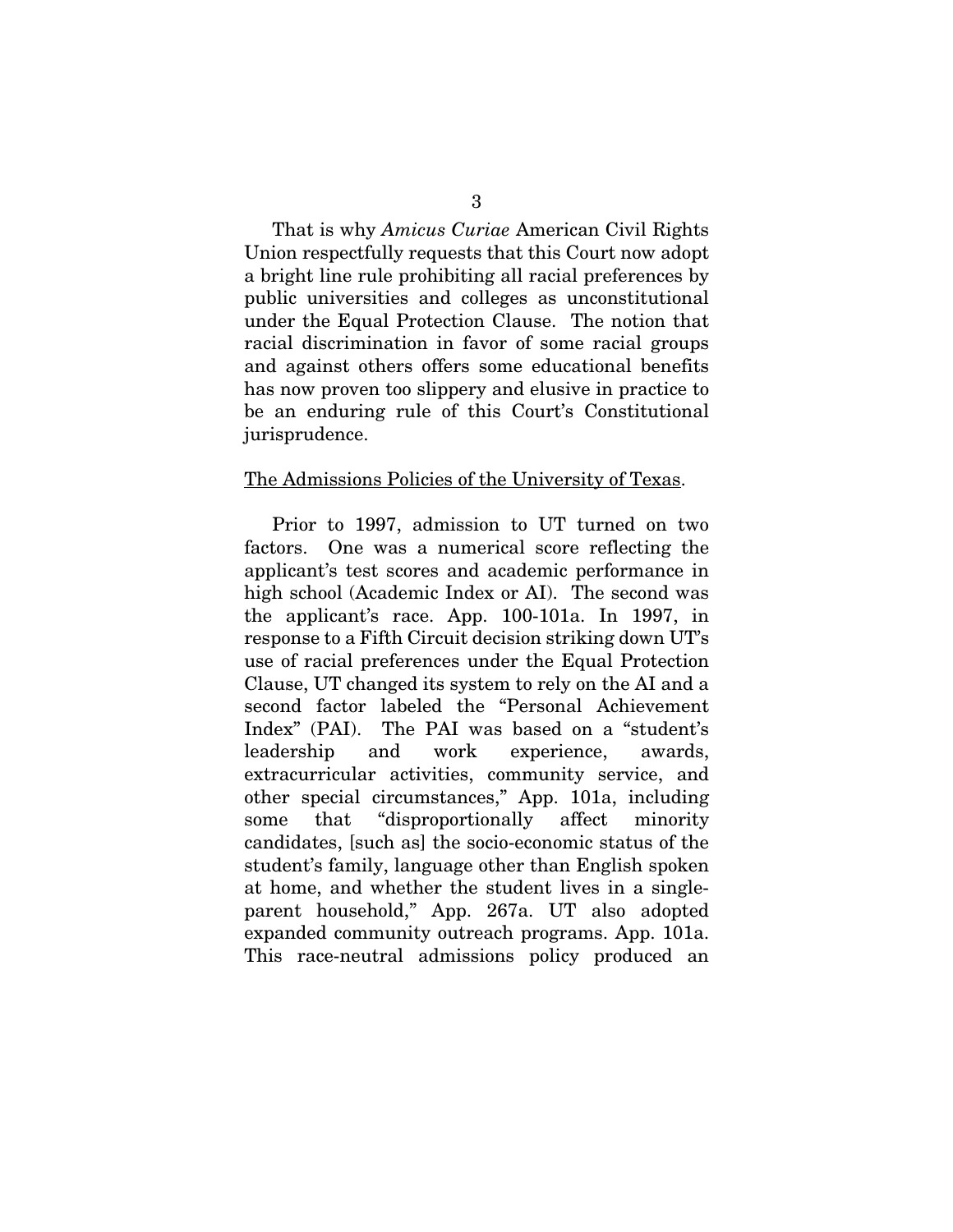entering class in 1997 that was 15.3% African-American and Hispanic. App. 267a – 268a.

 In 1998, the Texas Legislature adopted the Top 10% Law, which automatically granted admission to UT to in-state students in the top ten percent of their high school class. App. 101a-102a; H.B. 588, Tex. Educ. Code, Section 51.803 (1997). The AI/PAI system continued to apply to applicants who were not in the top 10% of their high school class, and determined placement in UT sub-schools and majors for all students, including those admitted under the Top 10% Law. App. 102a.

 In 2004, this admissions process, with no racial preferences, produced a freshman class that was 21.4% African-American and Hispanic. App. 102a. This compared to a freshman class in 1996, admitted under an admissions process with explicit racial preferences, that was 18.6% African-American and Hispanic. *Id.* Moreover, the minority students admitted in the 2004 freshman class, with no racial preferences, succeeded academically. UT itself reported that these 2004 minority students "earned higher grade point averages...than in 1996 and [had] higher retention rates."<sup>2</sup>

 But on the day that this Court decided *Grutter v. Bollinger*, 539 U.S. 306 (2003), UT announced that it would modify its admissions process to incorporate

1

<sup>2</sup> Dr. Harry Faulkner, *The "Top 10% Law" Is Working for Texas* (Oct. 19, 2000), *available at* http://www.utexas.edu/ president/past/faulkner/speeches/ten\_percent\_101.900.html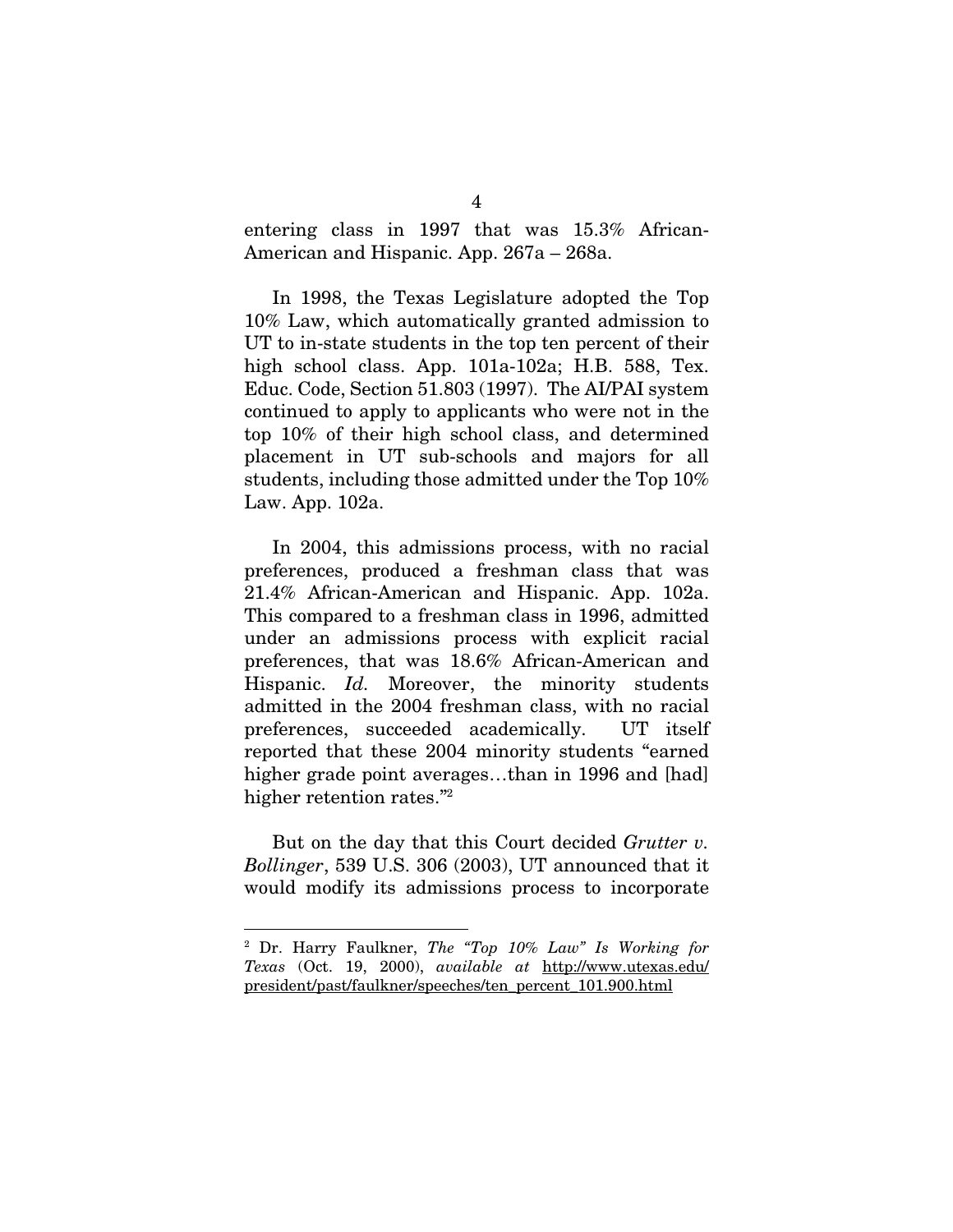"affirmative action."3 UT cited for this return to racial preferences "a study of a subset of undergraduate classes containing between 5 and 24 students [which] showed that few of these classes had significant enrollment by members of racial minorities. App. 103a. As a result, the applicant's race was added to the first page of every admissions file, and "reviewers are aware of it throughout the evaluation." App. 280a.

 Nevertheless, adding race to the AI/PAI admissions framework resulted in negligible increases in minority enrollment. By 2008, 81% of the freshman entering class was automatically admitted under the Top 10% Law regardless of race. App. 3a. By that year, the consideration of race could have increased African-American and Hispanic enrollment among the freshman entering class that was admitted by *at most* 33 minority students combined. *Id.* That represented 0.5% of the 2008 in-state freshman entering class. The race-neutral Top 10% Law, by contrast, was responsible for increasing African-American and Hispanic enrollment in the 2008 in-state freshman entering class to 25.5%. App. 19a.

### The Rise of the Present Case

1

 White female Petitioner Abigail Noel Fisher was denied admission to the University of Texas (UT) for the Fall semester of 2008, even though her academic qualifications exceeded those of many minority

<sup>3</sup> *The University of Texas at Austin reacts to the Supreme Court's affirmative action decisions* (June 23, 2003), *available at*  http://www.utexas.edu/news/06/23nr\_affirmativeaction/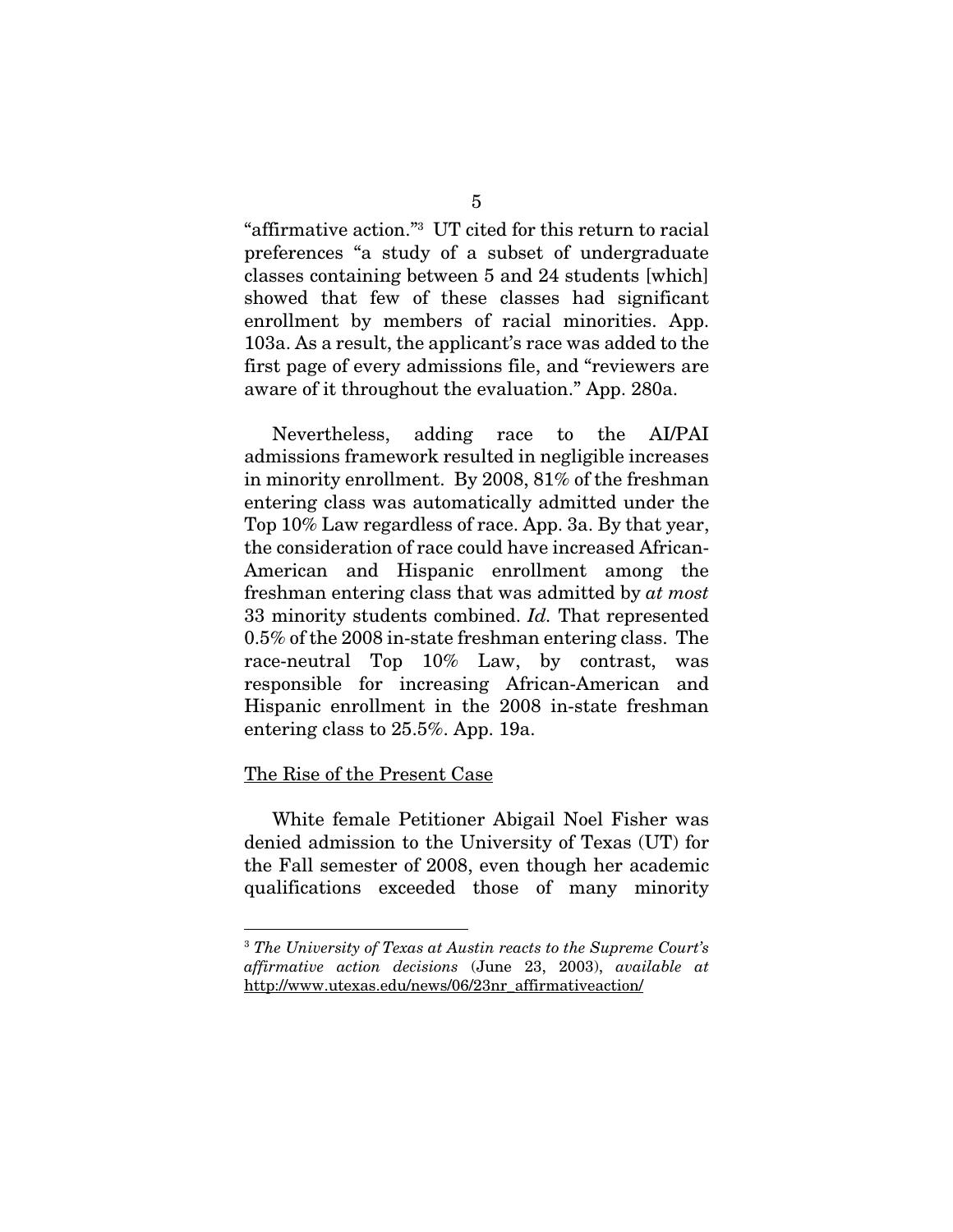applicants who were admitted. She consequently filed suit under the Equal Protection Clause and 42 U.S.C. Section 1983, alleging that she was a victim of racial discrimination. App. 2a-3a.

 UT countered in defense that its admissions process was equivalent to the system upheld in *Grutter*, and that it properly pursued a compelling educational interest in reducing racial disparities and increasing diversity in small classrooms. App. 290a-294a. The district court agreed with UT, and granted summary judgment. App. 315a.

 The Fifth Circuit in *Fisher I* affirmed, concluding that UT was "due deference" on its good-faith judgment that racial preferences were necessary to increase minority enrollment and classroom diversity. The Fifth Circuit also concluded that UT's racial preferences were narrowly tailored as in the admissions process approved in *Grutter*. App. 147a-260a. Judge Garza specially concurred only because *Grutter* required deference to UT. App. 218a-260a. But Garza challenged that there could be any constitutional justification for UT's racial preferences in admissions, which classified every applicant by race, yet "had an infinitesimal impact on critical mass in the student body as a whole." App. 253a.

 In dissent from the Fifth Circuit's denial of rehearing en banc, then-Chief Judge Jones objected to the deferential review provided by the panel, and argued that UT's racial preferences could not be sustained under the applicable standard of strict scrutiny. App. 320a-330a. She labeled UT's racial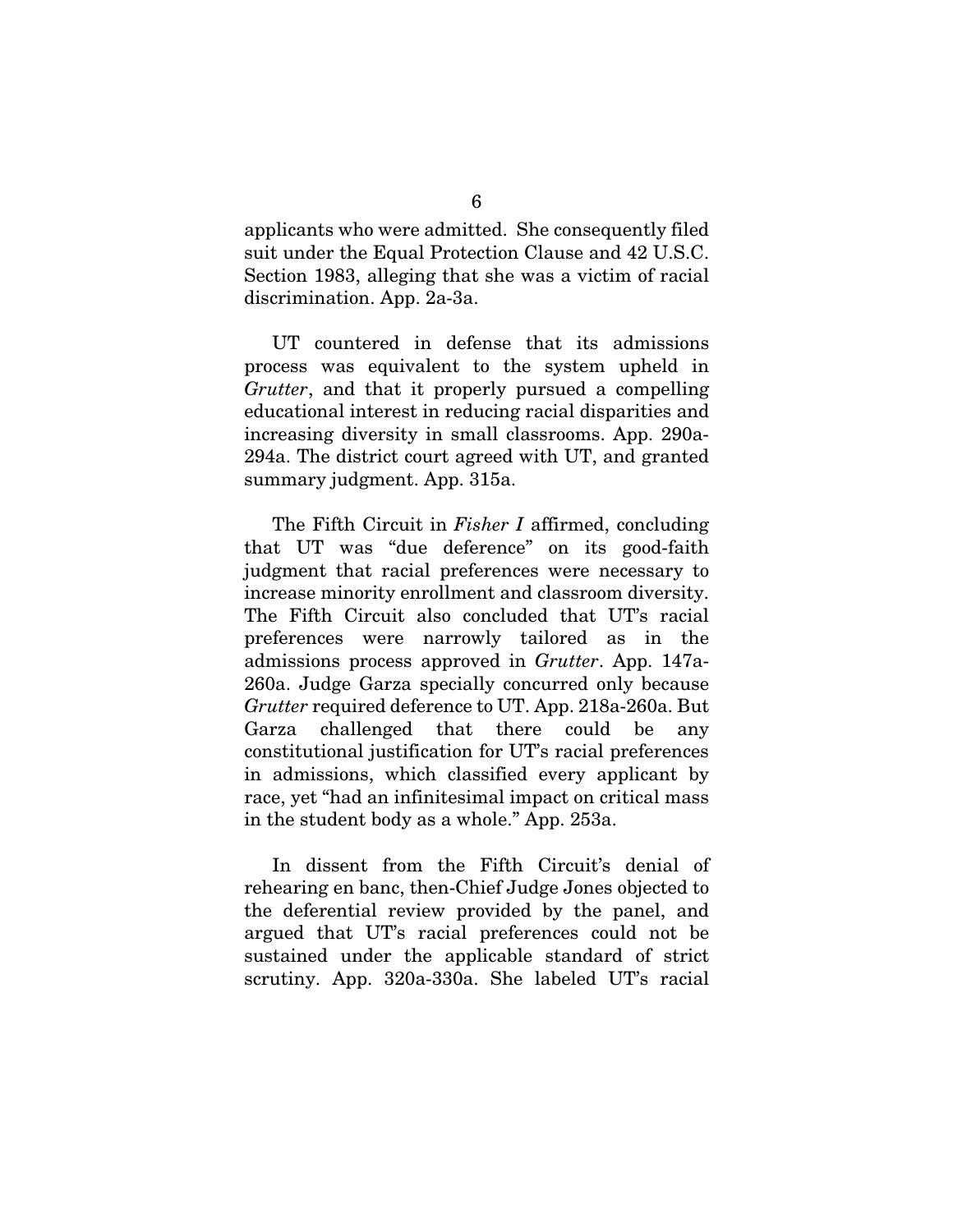preferences "gratuitous" because they produced only a "tiny" increase in minority admissions. App. 328a.

 On certiorari to this Court, UT abandoned its classroom diversity arguments, and advanced an entirely new interest in "diversity within racial groups." Br. of Respondents 33, *Fisher v. University of Texas at Austin*, No. 11-345 (Aug. 6, 2012). UT no longer argued that it needed racial preferences to increase minority enrollment. It argued instead that it needed racial preferences to enroll minorities from "integrated high schools" with more affluent socioeconomic backgrounds, rather than those who were "first in their families to attend college," which would "dispel stereotypical assumptions," rather than "reinforce[ing]" them. *Id.* at 33-34.

 This Court vacated the Fifth Circuit's deferential decision, remanding the case for review under traditional strict scrutiny to determine "whether the University has offered sufficient evidence that would prove that its admission program is narrowly tailored to obtain the educational benefits of diversity." App. 114a. The Court insisted that the review on remand must look to "the record—and not simple…assurances of good intention." *Id.* (quoting *City of Richmond v. J.A. Croson Co.*, 488 U.S. 469, 500 (1989)). That is because "strict scrutiny is a searching examination, and it is [UT] that bears the burden to prove 'that the reasons for any racial classification are clearly identified and unquestionably legitimate.'" App. 108a (quoting *Croson*, 488 U.S. at 505.

 This Court emphasized that "strict scrutiny requires the university to demonstrate with clarity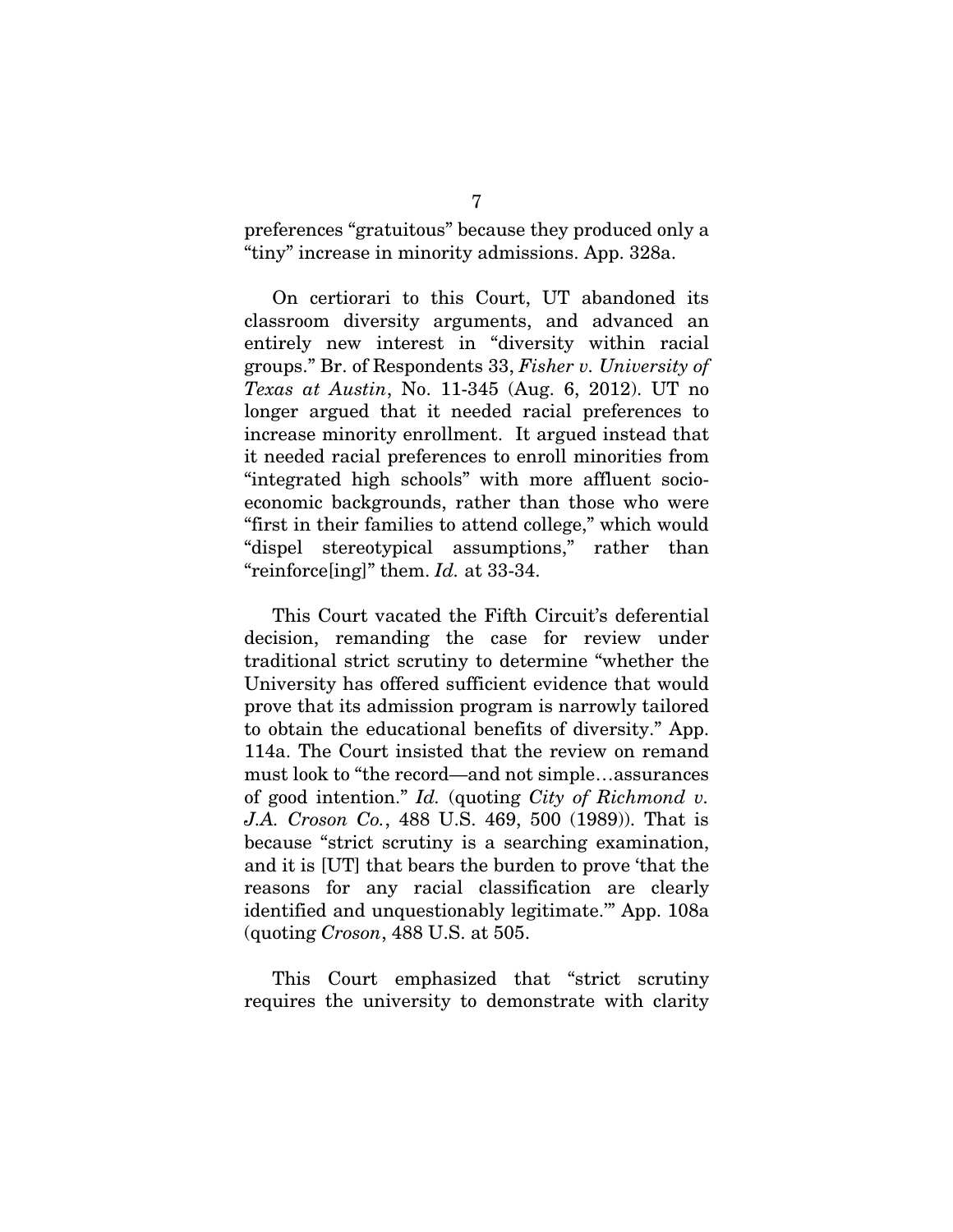that its 'purpose or interest is both constitutionally permissible and substantial, and that its use of the classification is necessary…to the accomplishment of that purpose.'" App. 107a (quoting *Regents of Univ. of Cal. v. Bakke*, 438 U.S. 265, 305 (1978)). But a "university is not permitted to define diversity as some specified percentage of a particular group merely because of its race or ethnic origin….That would amount to outright racial balancing, which is patently unconstitutional." App. 110a.

#### Proceedings on Remand

 But on remand, the Fifth Circuit again reaffirmed summary judgment to UT, relying this time on UT's newfound interest in enrolling a sufficient number of minorities from "integrated" high schools with more upgraded socio-economic backgrounds. App. 31a-40a. The Fifth Circuit concluded that UT's new approach "is not a further search for numbers but a search for students of unique talents and backgrounds." App. 40a.

 The Fifth Circuit concluded that racial preferences were constitutionally justified by UT's new interest in enrolling minority students from majority-white high schools who have "demonstrated qualities of leadership and sense of self" that were supposedly lacking in the minority students admitted under the Top 10% Law. App. 39a. Yet the record contained no evidence regarding the students admitted under the Top 10% Law that supported this finding. The Fifth Circuit just deferentially speculated, as under a Rational Basis test, that students admitted under the Top 10% Law do not have the "unique talents and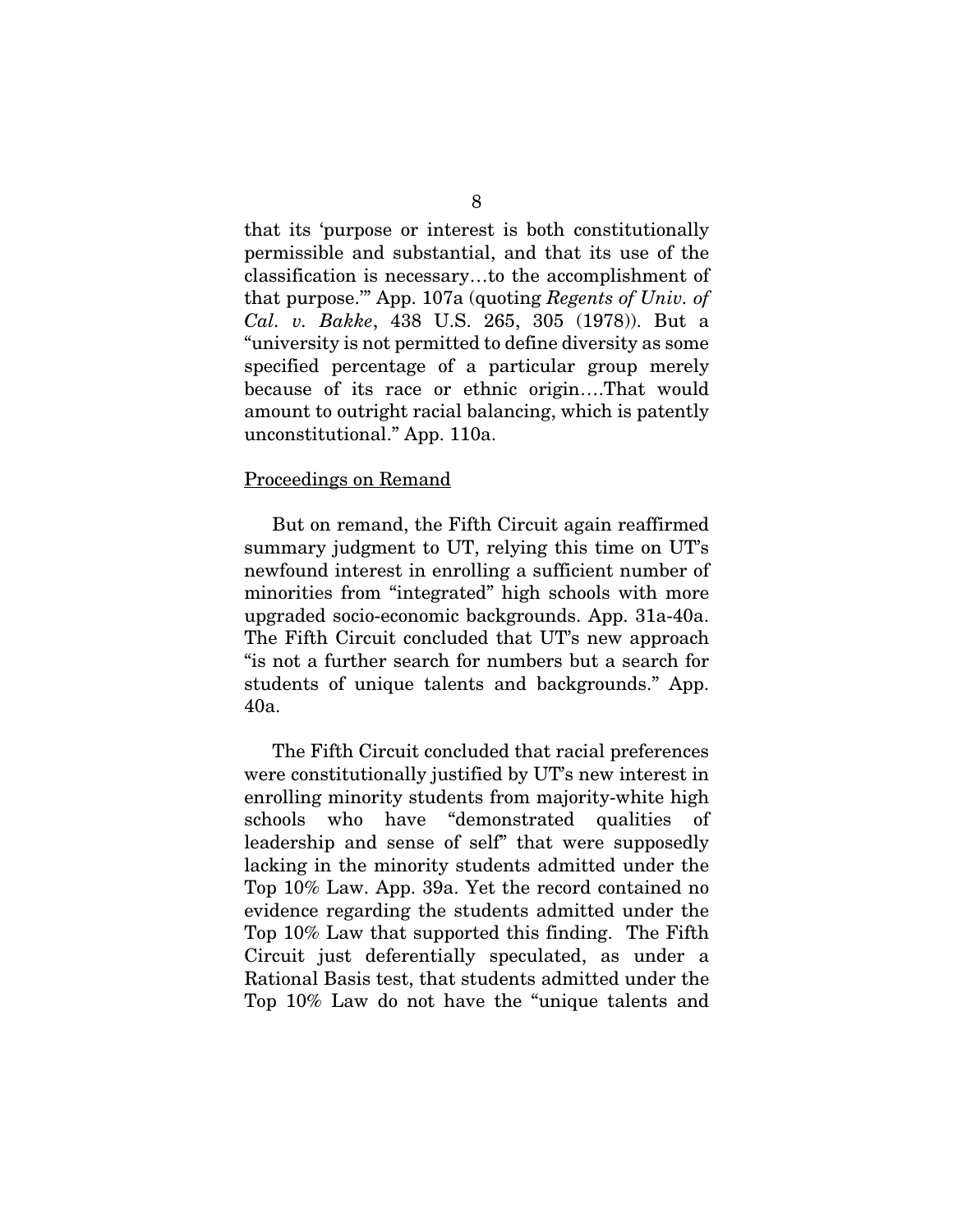higher test scores," App. 48a, required to "enrich the diversity of the student body," App. 40a, because their admission is "measured solely by class rank in largely segregated schools," App. 49a, that do not offer "the quality of education available to students at integrated schools," App. 35a.

 In dissent, Judge Garza argued that the Fifth Circuit had again "defer[red] impermissibly to [UT's] claims." App. 57a. Judge Garza rejected UT's new claim without supporting evidence that racial preferences are required to "promote the *quality* of minority enrollment—in short, diversity within diversity" by identifying "the most 'talented, academically promising, and well-rounded' minority students." App. 73a.

 Judge Garza argued that UT did not establish that such an interest is compelling. The "stated ends are too imprecise to permit the requisite strict scrutiny," App. 74a, because there is no way for a court "to determine when, if ever, [this] goal (which remains undefined) for qualitative diversity will be reached. App. 78a.

 Moreover, Judge Garza criticized the majority for failing to require evidence from UT that racial preferences are needed to further this goal, even if it were cognizable. UT did not "assess whether the Top 10 Percent Law admittees exhibit sufficient diversity within diversity" before "deploying racial classifications to fill the remaining seats." App. 74a. Instead, UT created a position for this litigation requiring the court "to *assume* that minorities admitted under the Top 10% Law…are somehow more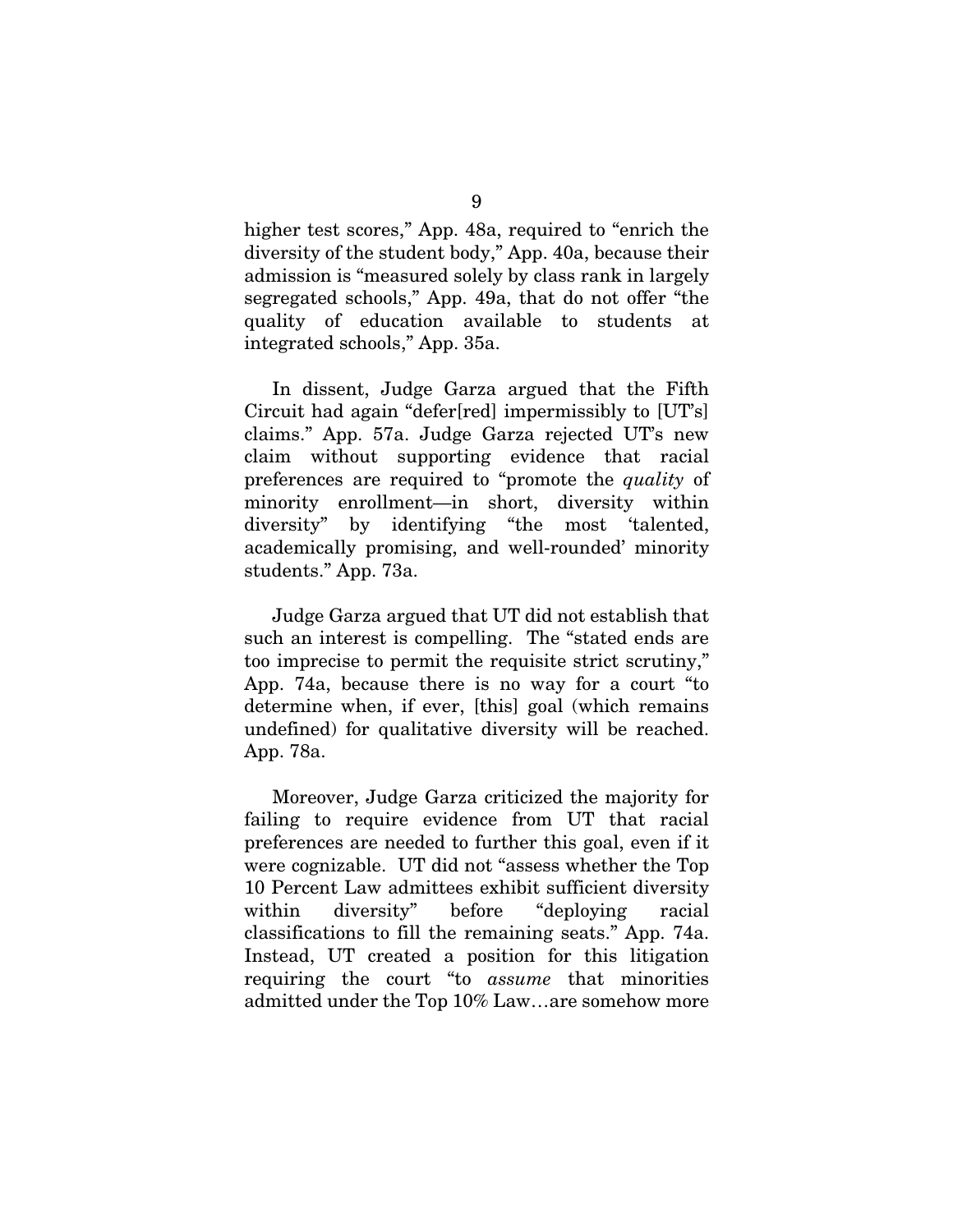homogenous, less dynamic, and more undesirably stereotypical than those admitted under holistic review." App. 75a. That assumption "embraces the very ill that the Equal Protection Clause seeks to banish" by stereotyping students solely because they reside in "majority-minority communities." App. 76a.

### SUMMARY OF ARGUMENT

 This Court already acknowledged that this case presents an important federal question of law in granting certiorari in *Fisher I.* Now the Fifth Circuit below failed to follow the instructions of this Court in *Fisher I* on remand. So this case now satisfies beyond dispute the requirements of Rule 10(c) for granting certiorari when the court below "has decided an important federal question in a way that conflicts with relevant decisions of this Court." Sup. Ct. R. 10(c).

 This Court's instructions in *Fisher I* could not have been more clear. The Court instructed the Fifth Circuit to review the record under the traditional, demanding constraints of strict scrutiny. The Court explained, "Strict scrutiny does not permit a court to accept a school's assertion that its admissions process uses race in a permissible way without a court giving close analysis to the evidence of how the process works in practice."

 But the Fifth Circuit on remand below did not follow these instructions. Judge Garza in dissent explained that deference pervades the Fifth Circuit opinion on remand, exactly contrary to the governing instructions of this Court.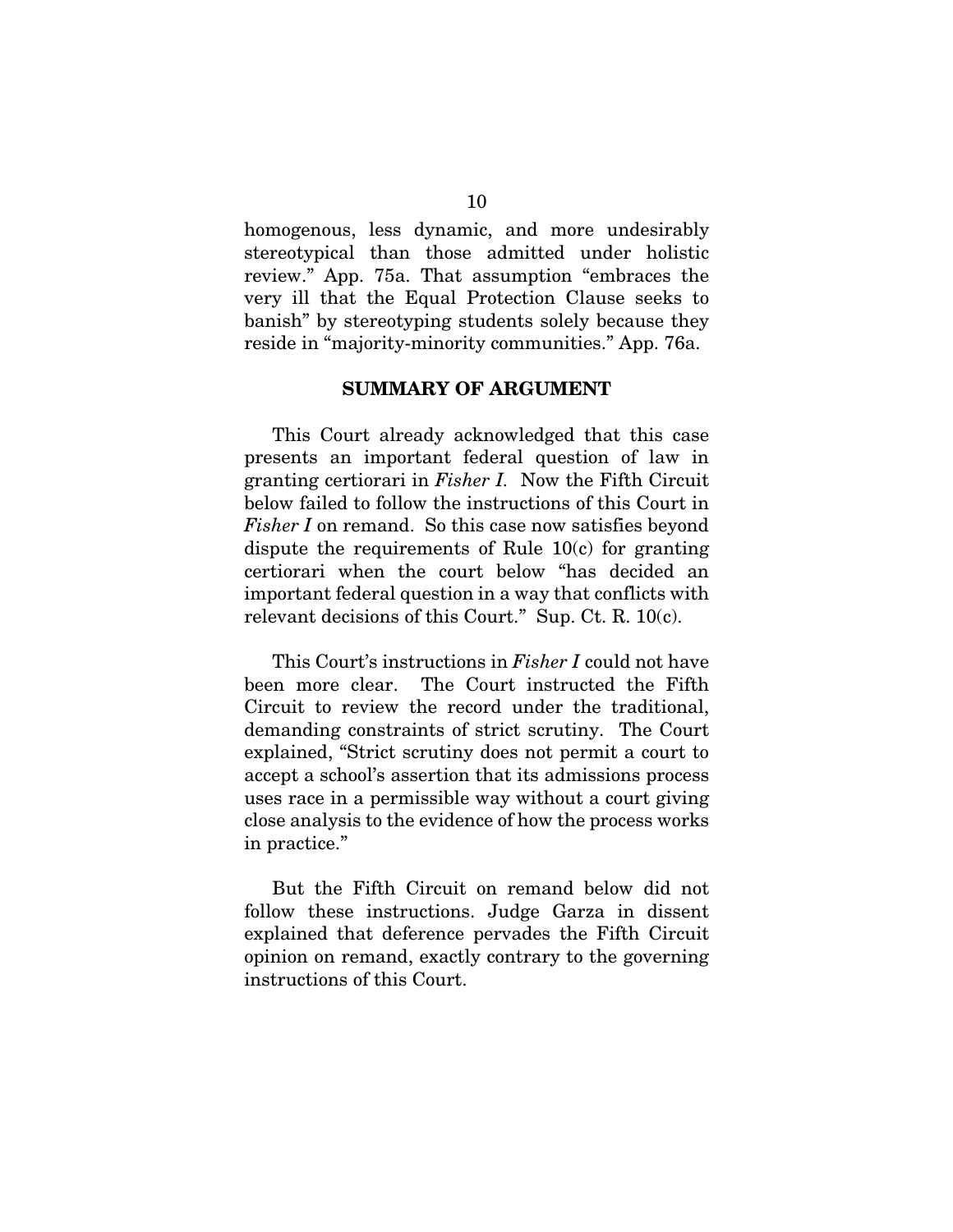Too easily forgotten in these cases is that the Equal Protection Clause bans racial preferences absent a compelling interest that can satisfy strict scrutiny. The "qualitative" interest rationale, providing that UT must include racial preferences to gain minority students reflecting certain preferred qualities, does not and cannot serve as such a compelling interest. That is not the "critical mass" interest that this Court found compelling in *Grutter*.

 The "qualitative" interest that UT has suggested, for the first time on remand, is sufficiently compelling to justify racial preferences is a supposed interest in minority students from integrated majority white high schools and communities, rather than from segregated majority minority high schools and communities, where minority students gain admission because of the Top Ten Percent Law. Of course, UT could not, as required by strict scrutiny, identify *any* record evidence at the time of its decision to support its supposed need for such "qualitative" diversity, which it only invented years later after this case was on remand from *Fisher I*.

 Under the circumstances of this case, rather than offering a compelling interest justifying racial preferences, the supposed qualitative differences between the two groups of minority students seemed to "embrace the very ill that the Equal Protection Clause seeks to banish" by stereotyping students solely because they reside in "majority-minority communities."

 The University of Texas, as well as other colleges and universities across the country, are resisting civil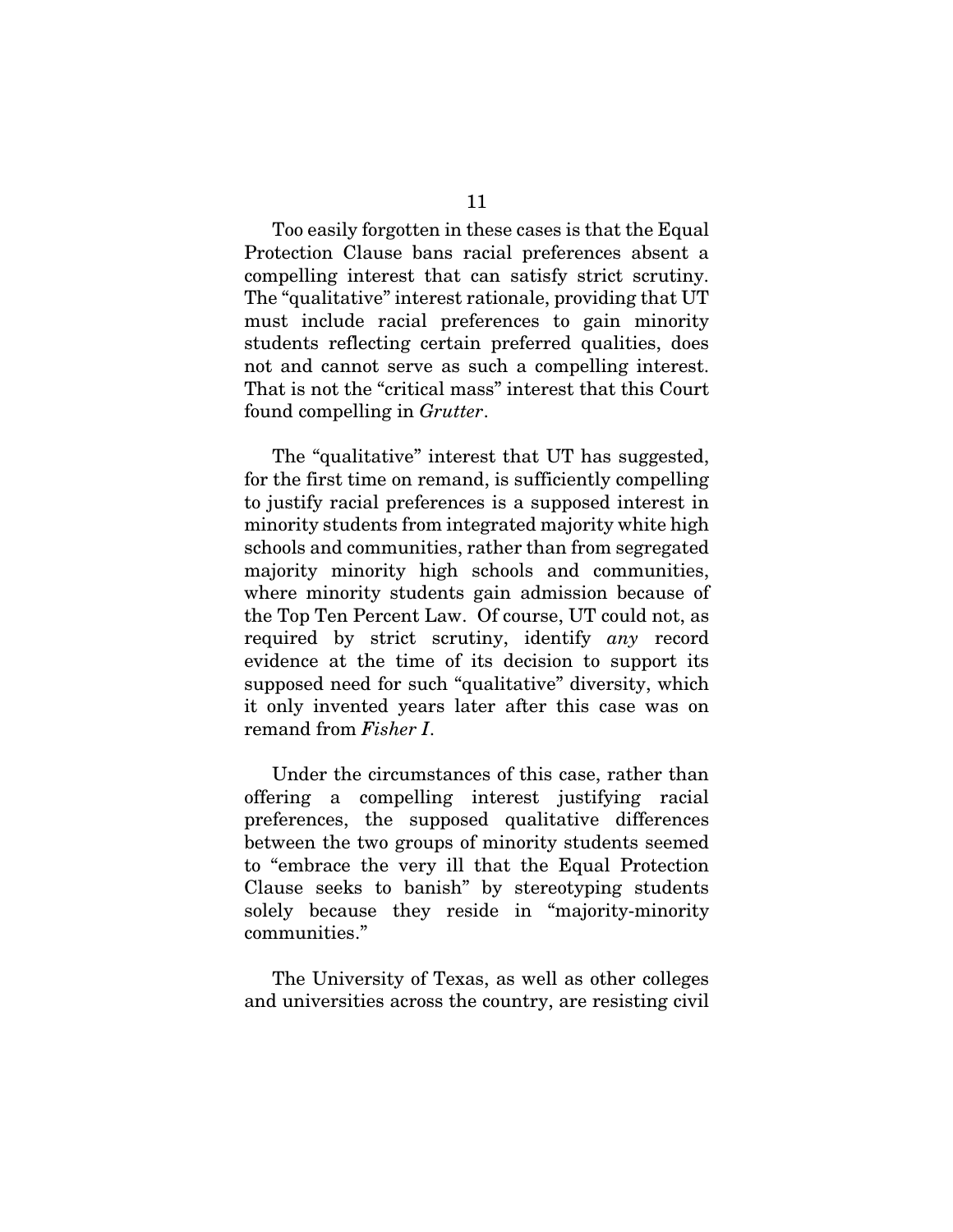rights enforcement today under the Equal Protection Clause analogously to the Southern Resistance that resisted integration 60 years ago after *Brown v. Board of Education*, 347 U.S. 483 (1954). This Court must face this reality.

 This Court, and several individual members of it, have recognized in several cases over the years that such racial discrimination against white victims is just as objectionable under the Equal Protection Clause as discrimination against black victims. Such discrimination generally involves discrimination against Jewish and Asian students in particular.

 Trying to permit any continuing racial balancing to serve diversity as a compelling interest is untenable in the face of the continuing resistance from elitist liberal/left "progressives" who dominate the nation's colleges and universities today, as this case shows. *Amicus Curiae* American Civil Rights Union respectfully submits that this Court should use this case to announce a new bright line test banning all racial preferences and quotas in university admissions.

 This Court so far has declined to take this course because as Justice Kennedy wrote in *Croson*, 488 U.S. at 518 (Kennedy, J. concurring in part and in the judgment) "in application, the strict scrutiny standard [would] operate in a manner generally consistent with the imperative of race neutrality, because it forbids the use of even of narrowly drawn racial classifications except as a last resort." But the problem is if "strict scrutiny is abandoned or manipulated to distort its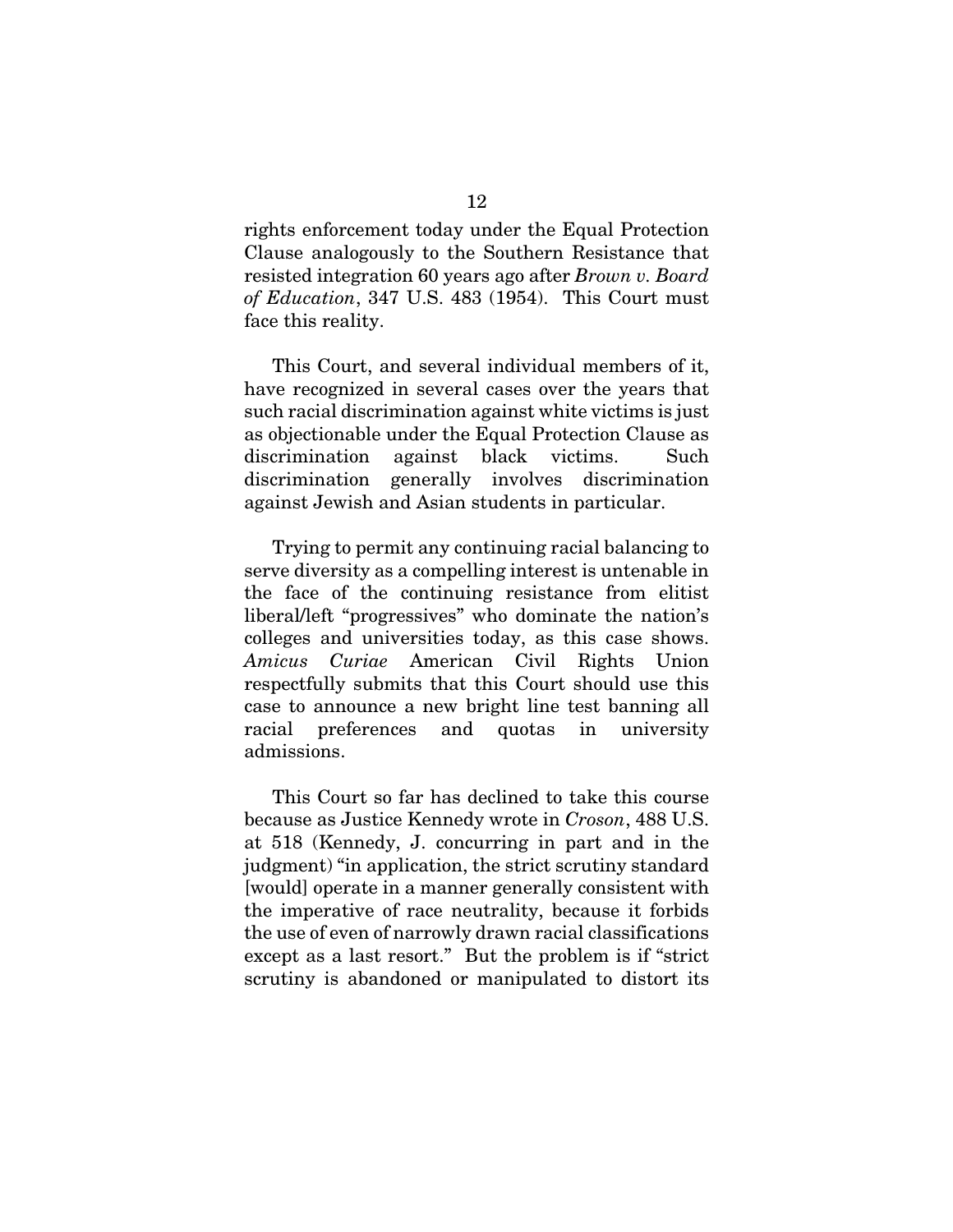real and accepted meaning, the Court lacks authority to approve the use of race even in this modest limited way," Kennedy added in *Grutter*, 539 U.S. at 387. This case threatens precisely to tear down that strict scrutiny firewall.

### REASONS FOR GRANTING THE PETITION

## I. THIS CASE PRESENTS AN IMPORTANT FEDERAL QUESTION DECIDED CONTRARY TO THE PRECEDENTS AND DIRECT INSTRUCTIONS OF THIS COURT.

 This Court already acknowledged that this case presents an important federal question of law in granting certiorari in *Fisher I.* Now the Fifth Circuit below failed to follow the instructions of this Court in *Fisher I* on remand. So this case now satisfies beyond dispute the requirements of Rule 10(c) for granting certiorari when the court below "has decided an important federal question in a way that conflicts with relevant decisions of this Court." Sup. Ct. R. 10(c).

 This Court's instructions in *Fisher I* could not have been more clear. The Court instructed the Fifth Circuit to review the record under the traditional, demanding constraints of strict scrutiny. App. 114a-115a. The Court even repeated the components of strict scrutiny review, widely understood at this point throughout the federal and even state courts, in full detail. App. 108a-112a.

 The Court emphasized, "strict scrutiny must not be strict in theory but feeble in fact." App. 115a. This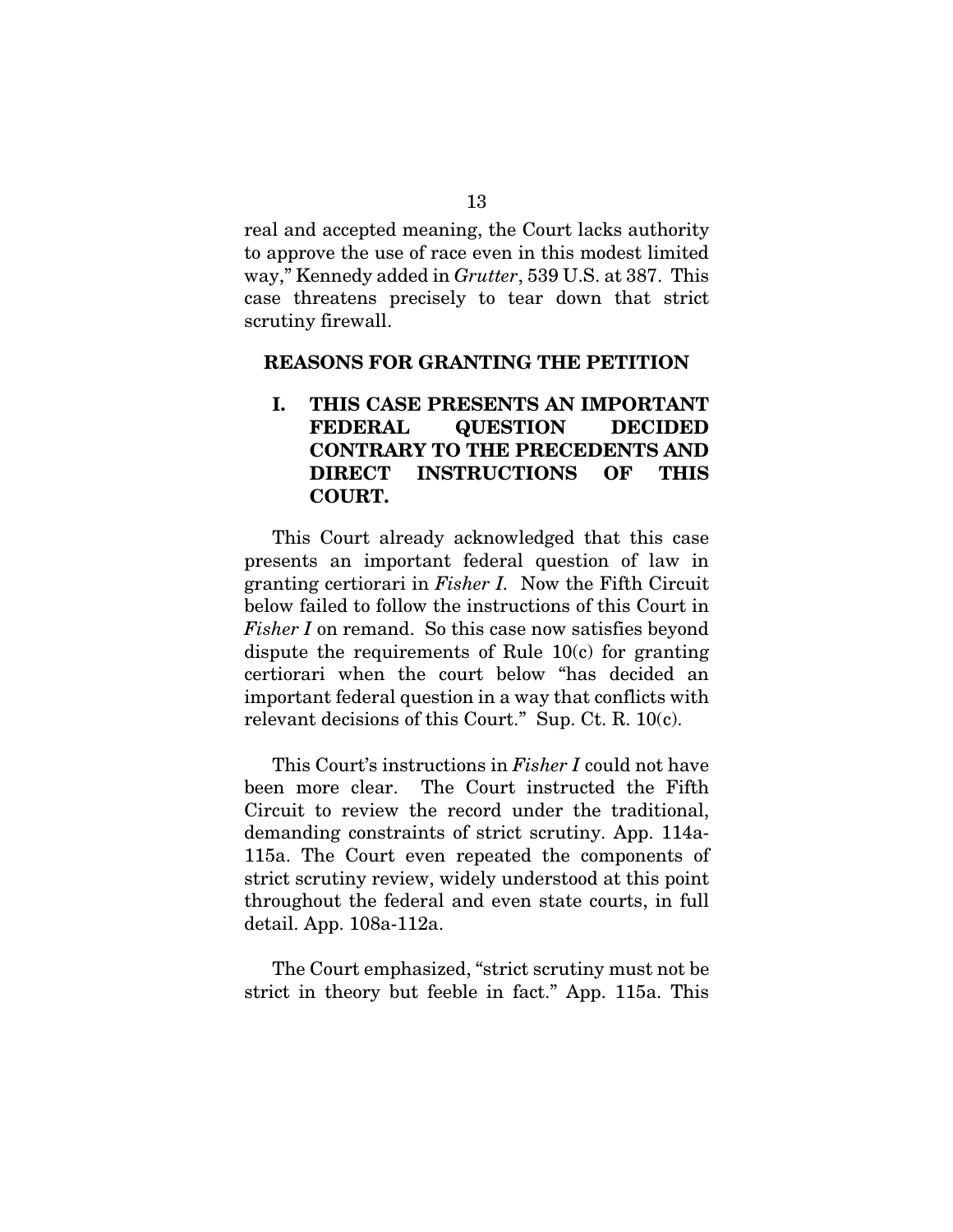Court explicitly instructed the Fifth Circuit to conduct its strict scrutiny review without deferring to UT. App. 110a-111a. The Court explained, "Strict scrutiny does not permit a court to accept a school's assertion that its admissions process uses race in a permissible way without a court giving close analysis to the evidence of how the process works in practice." App. 113a.

 But the Fifth Circuit on remand below did not follow these instructions. Judge Garza in dissent below explained that deference pervades the Fifth Circuit opinion on remand, exactly contrary to the governing instructions of this Court. App. 57a, 68a, 89a, 90a. Judge Garza further explained quite rightly that under strict scrutiny, the reviewing "court's actual analysis must demonstrate that 'no deference' has been afforded." App. 68a. But there is no indication of any such demonstration in the decision below.

 Rather, as Judge Garza further concluded, quite rightly, there can be no question that the Fifth Circuit's decision "is squarely at odds with the central lesson of *Fisher* [*I*]." At every point, the Fifth Circuit below readily embraced UT's circular legal arguments, post hoc rationalizations, and unsupported factual assertions.

 This Court in *Fisher I* instructed the Fifth Circuit to seek "additional guidance…in the Court's broader equal protection jurisprudence" as "[t]he higher education dynamic does not change the narrow tailoring analysis of strict scrutiny applicable in other contexts." App. 113a-114a. The Court cited guiding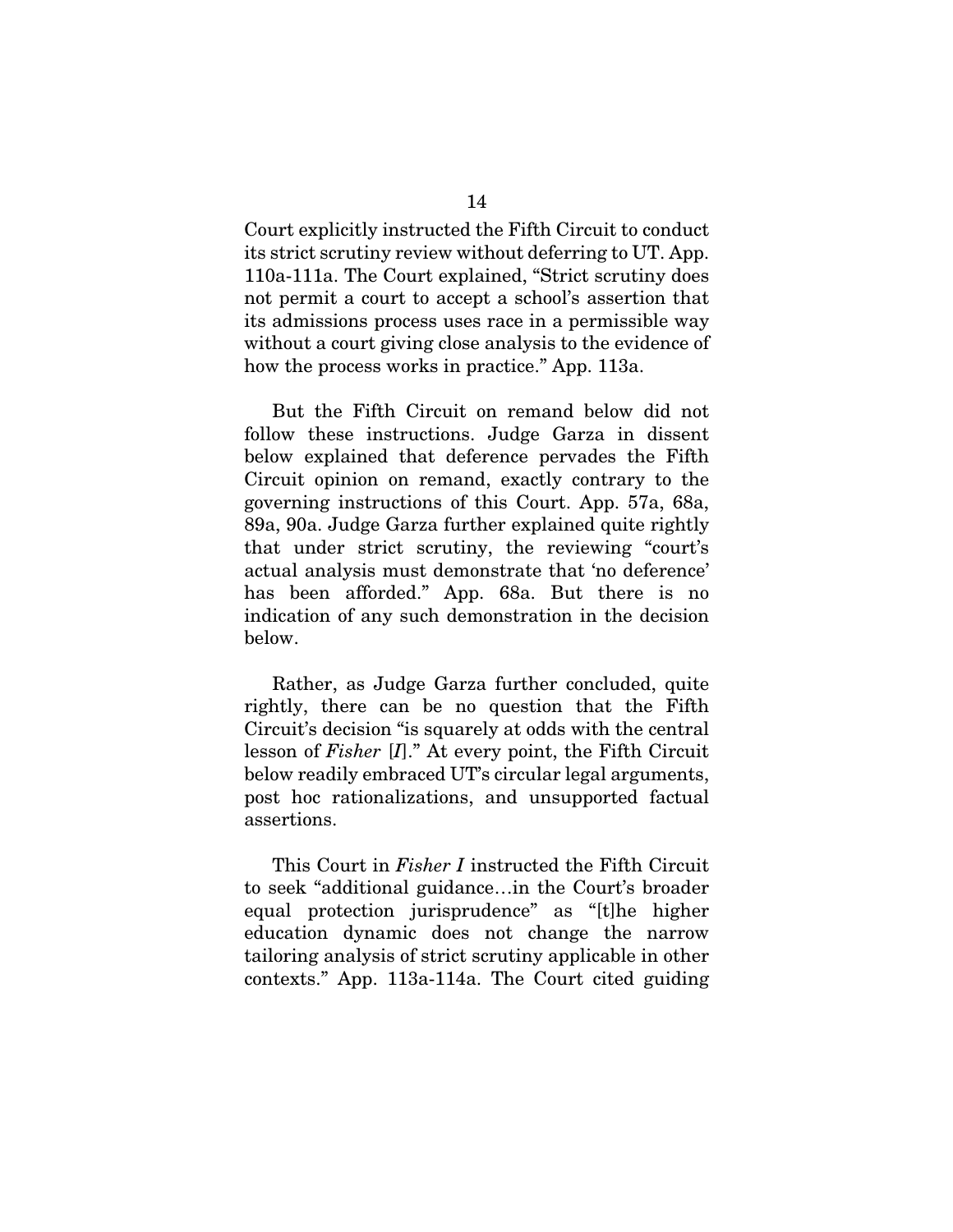precedents in this regard such as *Adarand Constructors, Inc. v. Pena*, 515 U.S. 200 (1995), *Croson*, 488 U.S. 469, and *Wygant v. Jackson Board of Educ.*, 476 U.S. 267 (1986). But as Judge Garza noted in dissent below, not only are those decisions entirely absent from the majority opinion below, App. 70a, the Fifth Circuit contradicted them in several ways.

 Rather than requiring UT to defend its racial preferences under strict scrutiny, the Fifth Circuit decision on remand below allowed UT to make speculative arguments that are only allowed under the Rational Basis standard. Under strict scrutiny, UT must provide a basis for reintroducing racial preferences in 2004, to Ms. Fisher's detriment in 2008, that is "genuine, not hypothesized or invented post hoc in response to litigation." *United States v. Virginia*, 518 U.S. 515, 533 (1996). In other words, the justification must be the actual reason the school adopted the racial preferences policy. As this Court said in *Shaw v. Hunt*, 517 U.S. 899, 908 n.4 (1996), "[T]he State must show that the alleged objective was the legislature's 'actual purpose' for the discriminatory classification."

 But under the Rational Basis standard, it is "constitutionally irrelevant [what] reasoning in fact underlay the…decision." *U.S. R.R. Ret. Bd. v. Fritz*, 449 U.S. 166, 179 (1980). Under that standard, the court can uphold the practice as long as there is any rational basis for it the court can imagine.

 The Fifth Circuit below did not hold UT to the demographic parity and classroom diversity justifications that were the actual basis for UT's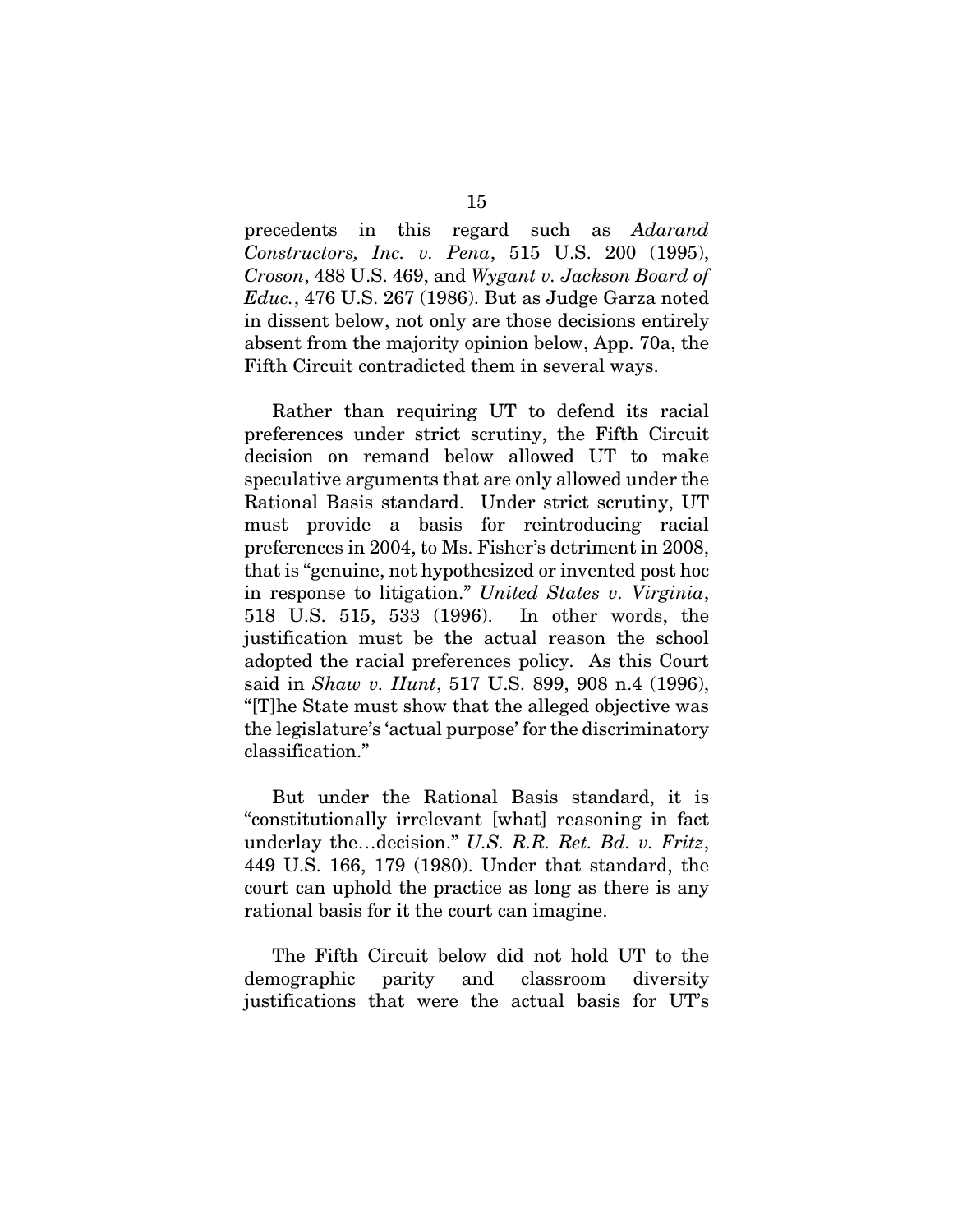readoption of the racial preferences. It allowed UT to offer instead the "qualitative" rationale it raised for the first time on appeal, which was exactly a post hoc rationalization invented in response to litigation. Facing strict scrutiny for the first time on remand, UT knew that the actual reasons for its readoption of racial preferences would not succeed. App. 320a-330a (Jones, J. dissenting from denial of rehearing en banc); App. 218a-260a (Garza specially concurring); App. 78a-81a (Garza, J. dissenting). But allowing UT that escape hatch on remand was not strict scrutiny.

 Moreover, upholding the readoption of racial preferences under strict scrutiny required the Fifth Circuit to find that "at the time [UT] acted, [it had] a strong basis in evidence to support [its] conclusion" that the use of race was necessary to achieve its asserted goal of "qualitative" diversity. *Shaw*, 517 U.S. at 915. This Court in *Fisher I* instructed the Fifth Circuit to "assess whether [UT] has offered sufficient evidence that would prove that its admissions program is narrowly tailored to obtain the educational benefits of diversity," which would be a standard component of strict scrutiny analysis. App. 114a. Under Rational Basis review, by contrast, UT would have been under "no obligation to produce evidence to sustain [the] rationality" of readoption of racial preferences, as the "burden is on the one attacking to negative every conceivable basis which might support it, whether or not the basis has a foundation in the record." *Heller v. Doe*, 509 U.S. 312, 320-21 (1993).

 Of course, UT could not, as required by strict scrutiny, identify *any* record evidence at the time of its decision to support its supposed need for "qualitative"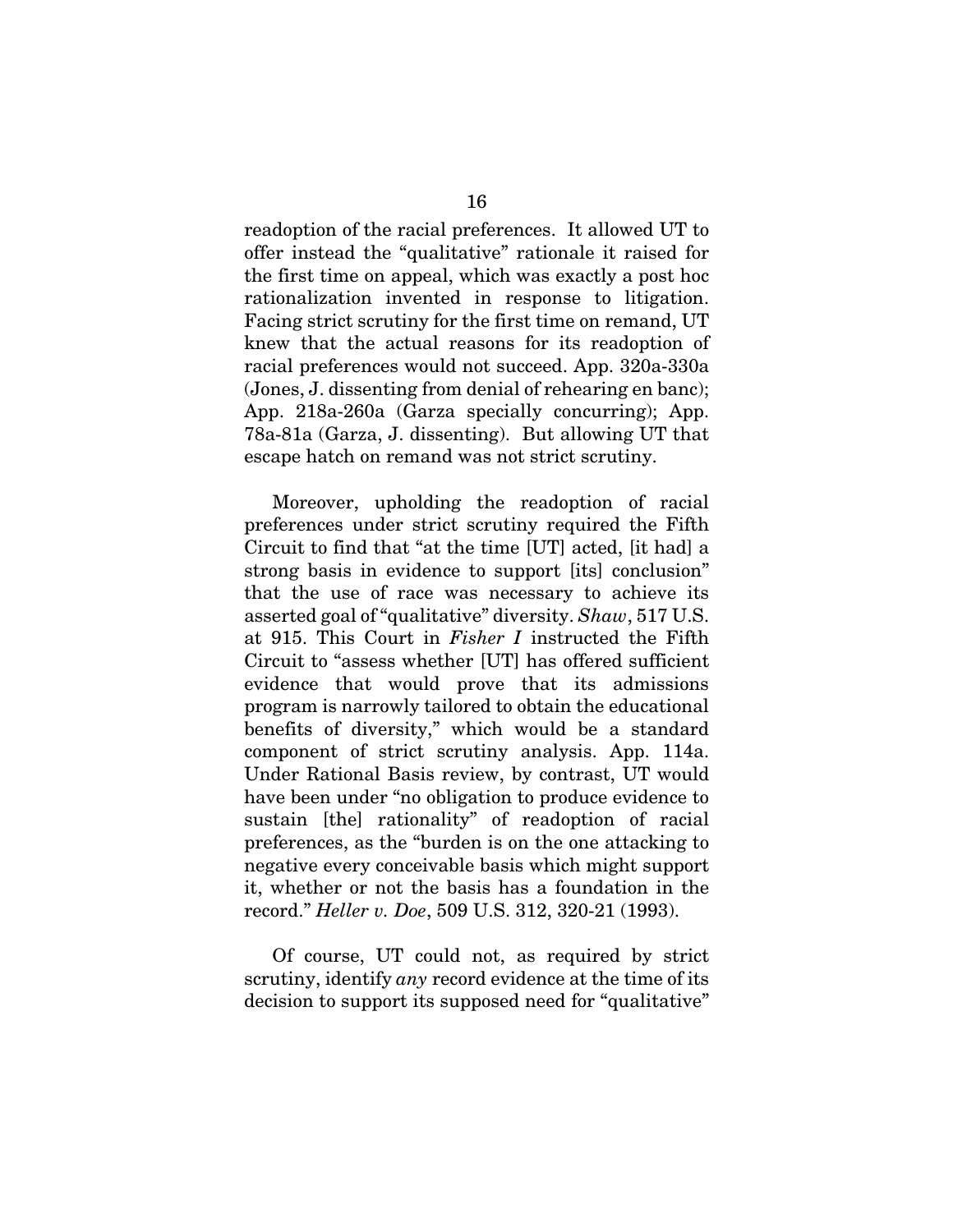diversity, which it only invented years later after this case was on remand from *Fisher I*. The studies and data developed to justify readoption of the racial preferences at the time examined only whether UT was failing to meet its demographic and racial classroom diversity goals. No study or evidence at that time even measured whether UT was meeting a supposed interest in "qualitative" diversity, as would be required under strict scrutiny.

 But determined in its mission to uphold UT's racial preferences, contrary to this Court's instructions in *Fisher I,* the Fifth Circuit on remand "ventured far beyond the summary judgment record," App. 75a n. 15 (Garza J. dissenting), conducting its own research to develop its own factual basis for UT's qualitative diversity goal, App. 23a-24a n.70, App. 25a-26a n. 73, App. 32a-33a nn. 97-98, App. 34a-38a nn.101, 103-120, App. 43a nn. 123-26. This roaming adventure in unexplored data was not remotely the strict scrutiny this Court required in *Fisher I*, which directed the Fifth Circuit to "assess whether the University has offered sufficient evidence" to sustain the racial preferences on remand, App. 114a. This Court in *Fisher I* directed the Court of Appeals to review "this record." *Id.* The review of the Fifth Circuit on remand needed to be based only upon the evidence in the record. *CLS v. Martinez*, 561 U.S. 661, 676-78 (2010). But the record did not contain any evidence supporting the use of racial preferences in 2008, or any evidence supporting racial preferences in pursuit of UT's supposed post hoc "qualitative" diversity goal.

 As Justice Souter explained in *Planned Parenthood of Se. Pa. v. Casey*, 510 U.S. 1309, 1311 (1994), "[T]his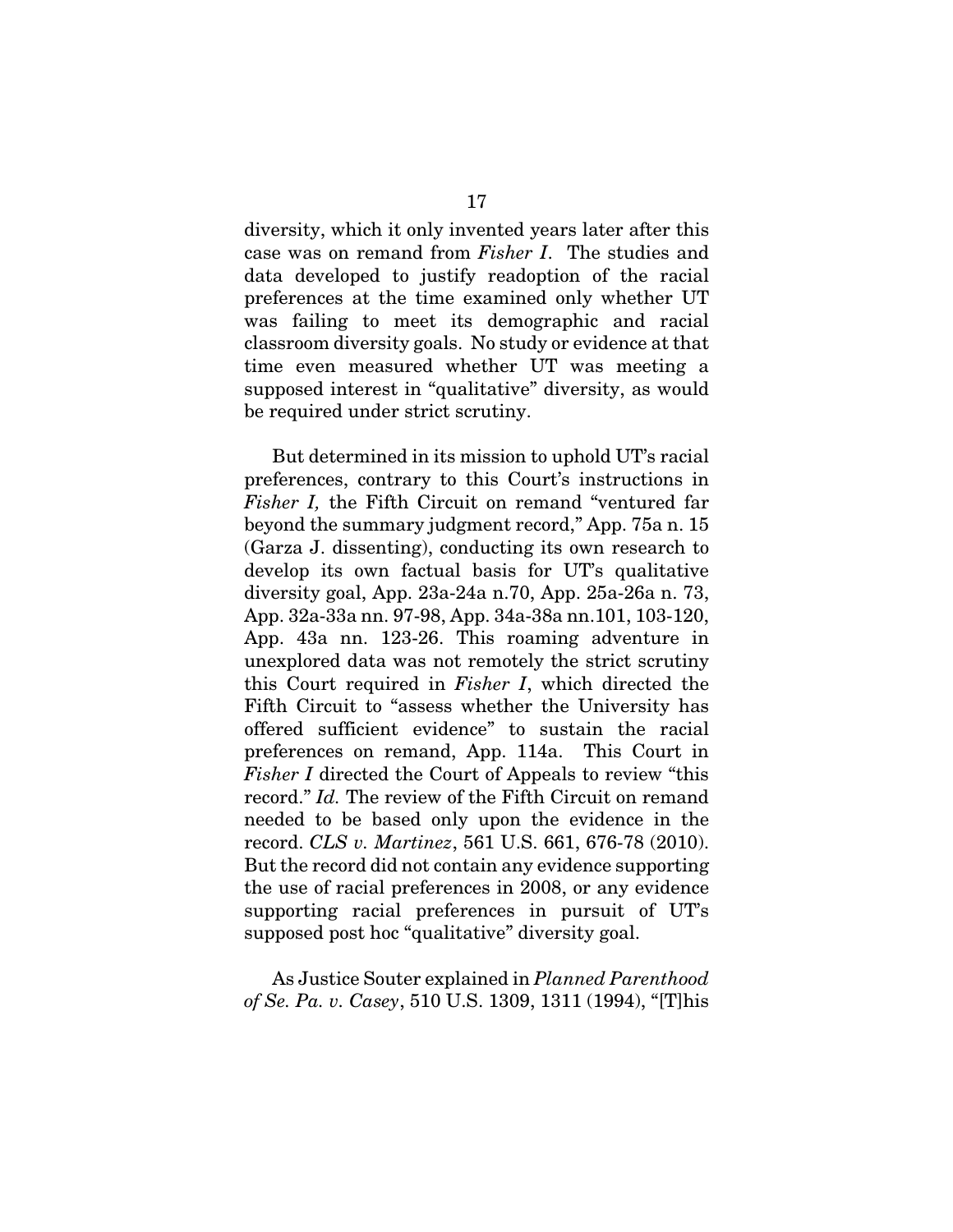Court has a special interest in ensuring that courts on remand follow the letter and spirit of [its] mandates…." This institutional interest is especially triggered here, for if the Fifth Circuit's opinion below is allowed to pass for strict scrutiny, that will only depreciate the very concept of strict scrutiny in courts nationwide.

## II. UT'S QUALITATIVE INTEREST RA-TIONALE FOR RACIAL PREFERENCES FIRST ADVANCED IN THE COURT BELOW ON REMAND IS NOT A COMPELLING INTEREST JUSTIFYING STRICT SCRUTINY.

 Too easily forgotten in these cases is that the Equal Protection Clause bans racial preferences absent a compelling interest that can satisfy strict scrutiny. The "qualitative" interest rationale, providing that UT must include racial preferences to gain minority students reflecting certain preferred qualities, does not and cannot serve as such a compelling interest.

 That is not the "critical mass" interest that this Court found compelling in *Grutter*. As this Court explained in *Grutter*, "critical mass means [sufficient] numbers [of] underrepresented minority students [such that these minority students] do not feel isolated or like spokespersons for their race." 539 U.S. at 319.

 Rather, the "qualitative" interest that UT suggests, for the first time on remand, is sufficiently compelling to justify racial preferences is a supposed interest in minority students from integrated majority white high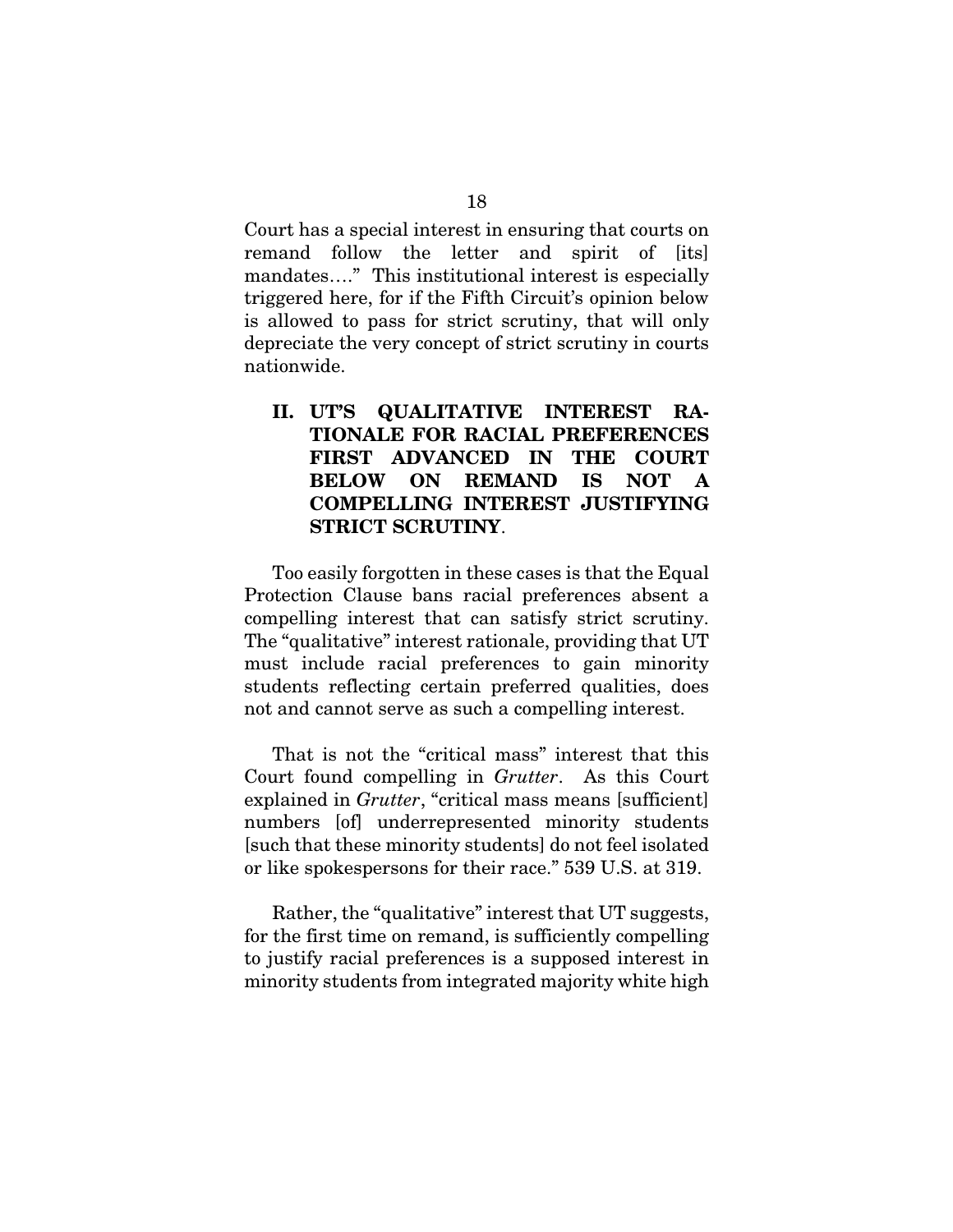schools and communities, rather than from segregated majority minority high schools and communities, where minority students gain admission because of the Top Ten Percent Law. App. 31a-40a. The minority students from the integrated majority white high schools and communities have more upgraded socioeconomic backgrounds. These minority students supposedly exhibit "unique talents and backgrounds," App. 40a, and "demonstrated qualities of leadership and sense of self" that were supposedly lacking in the minority students admitted under the Top 10% Law from segregated, majority minority high schools and communities, App. 39a. These latter minority students supposedly exhibit qualities that only reinforce racial stereotypes. App. 75a.

 But UT could not reference any data in the record that demonstrated these supposed differences between the minority students admitted under the racial preferences and those admitted under the Top Ten Percent Law. App. 74a, 75a, 77a, 77a n.17 (Garza J. dissenting). Rather, these supposed differences were rendered all the more dubious because the minority students admitted under the Top Ten Percent Law performed with higher levels of achievement, exhibited by higher grade point averages and higher retention rates, than the minority students previously admitted under racial preferences.4

1

<sup>4</sup> Dr. Harry Faulkner, *The "Top 10% Law" Is Working for Texas* (Oct. 19, 2000), *available at* http://www.utexas.edu/ president/past/faulkner/speeches/ten\_percent\_101.900.html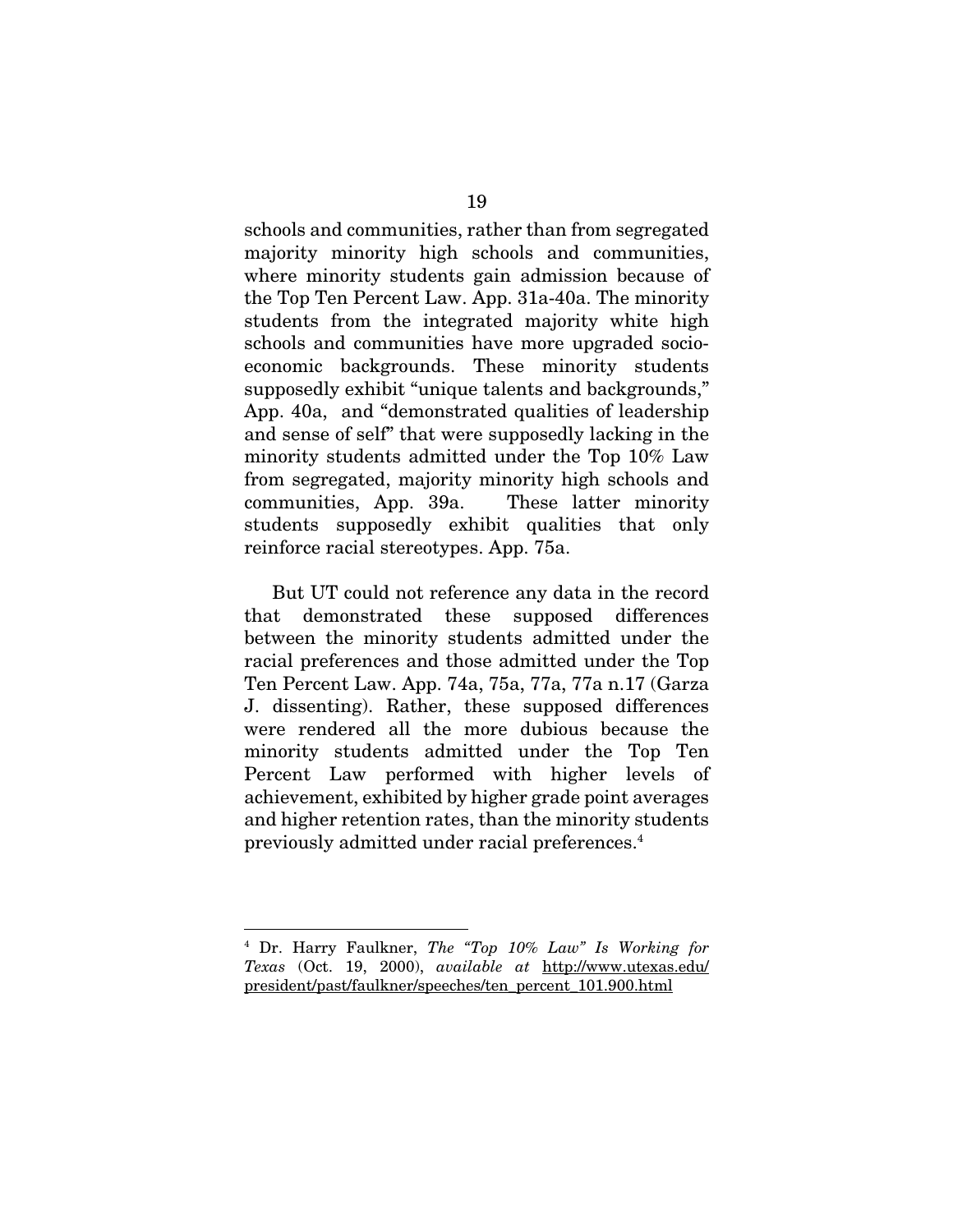Moreover, the Top Ten Percent Law caused minority enrollment for the entering freshman class to soar by two-thirds, from 15.3% African-American and Hispanic in 1997, App. 267a – 268a, to 25.5% in 2008, App. 19a. By contrast, the racial preferences adopted after *Grutter* could have increased African-American and Hispanic enrollment among the freshman entering class that was admitted by *at most* 33 minority students combined. App. 3a. That tiny resulting increase in minority enrollment, App. 328a (Jones, J. dissenting from denial of rehearing), could not have made any qualitative difference in the entering freshman class, or the school as a whole.

 Under these circumstances, rather than offering a compelling interest justifying racial preferences, the supposed qualitative differences between the two groups of minority students seemed to "embrace the very ill that the Equal Protection Clause seeks to banish" by stereotyping students solely because they reside in "majority-minority communities." App. 76a, 77a. (Garza, J. dissenting). As Justice Sotomayor recognized for this Court in *Calhoun v. United States*, 133 S. Ct. 1136, 1137 (2013), the Equal Protection Clause does not allow UT to "substitute racial stereotype for evidence, and racial prejudice for reason."

## III. THIS COURT SHOULD REVIEW THIS CASE TO ENFORCE THE EQUAL PROTECTION CLAUSE.

 The University of Texas, as well as other colleges and universities across the country, are resisting civil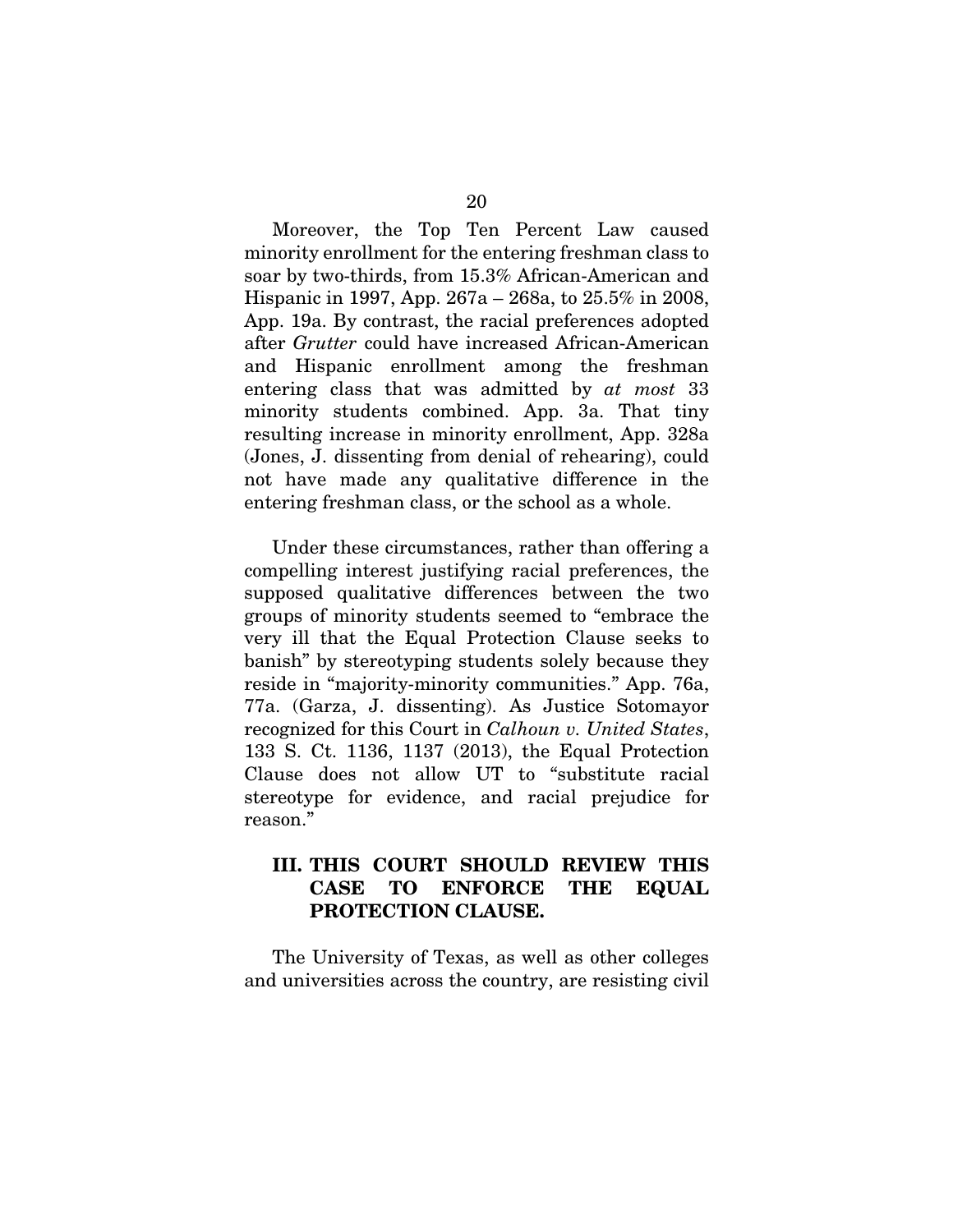rights enforcement today under the Equal Protection Clause analogously to the Southern Resistance that resisted integration 60 years ago after *Brown v. Board of Education*, 347 U.S. 483 (1954). This Court must face this reality.

 The motivation today is different. Sixty years ago, the resistance was from racist throwbacks that were still resisting black integration almost 100 years after the Civil War. Today, the resistance is from selfsatisfied, so-called "progressive" elitists, who are sure they are smarter and more moral than everyone else, and so are entitled to make their own rules. It is uniquely our role as *amicus curiae* in this case to speak frankly to this Court, to put this grim reality directly on the table in this case.

 These so-called "progressive" elitists display a religious devotion to permanent racial preferences and quotas. They intend to evade any rulings from this Court to phase down racial preferences and quotas, with fanciful rationales as we see in the so-called "qualitative" interest in this case, which would prefer students from parents of the black middle class and upper middle class, over students from the white middle class and upper middle class, or even over black students from poor or even working class parents.

 In Michigan, these elitists called for resistance By Any Means Necessary, as we saw in the case of *Schuette v. BAMN*, 134 S. Ct. 1623 (2014), where they tried mightily to overturn a vote by the people of Michigan to ban racial preferences in college and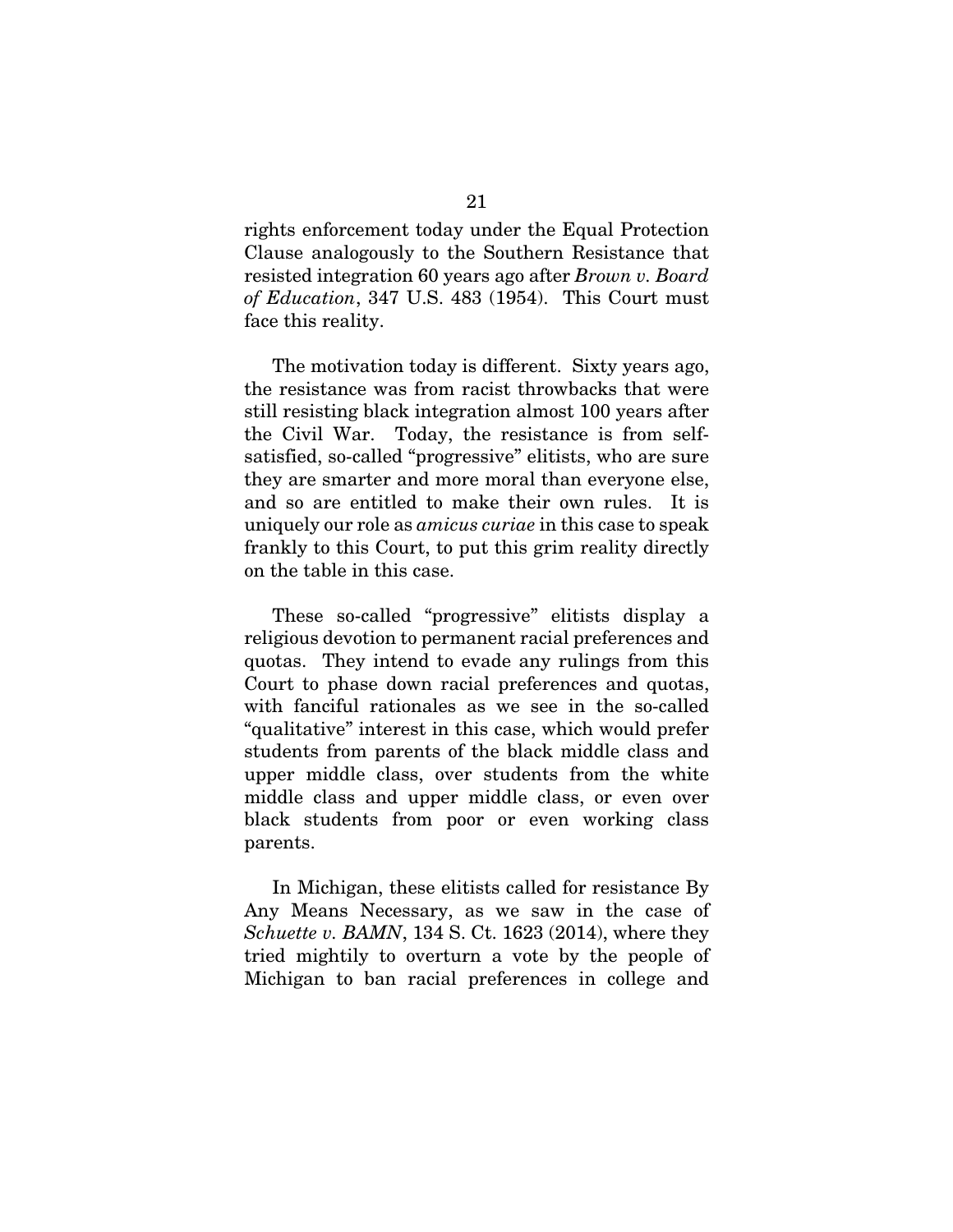university admissions. We saw the same resistance to a vote by the people even of liberal left California in favor of racial equality under the law. Frankly, we have seen it in just about every case relating to this issue over the past 20 to 25 years or so.

 This Court, and several individual members of it, have recognized in several cases over the years that such racial discrimination against white victims is just as objectionable under the Equal Protection Clause as discrimination against black victims. E.g. *Gratz v. Bollinger*, 539 U.S. 244 (2003); *Croson*, 488 U.S. at 520-528 (Scalia, J. concurring); *Grutter*, 539 U.S. at 350-74 (Thomas, J. concurring); *Plessy v. Ferguson*, 1163 U.S. 537, 552-62 (1896) (Harlan, J. dissenting). As Justice Kennedy wrote in *Croson*, 488 U.S. at 518 (concurring in part and in the judgment), "The moral imperative of racial neutrality is the driving force of the Equal Protection Clause." Eliminating racial preferences in education altogether would honor "important structural goals" by eliminating the necessity for courts to pass upon each racial preference that is enacted," he added. *Id.*

 Such discrimination generally involves discrimination against Jewish and Asian students in particular. But elitist "progressives" do not agree with this view, and are committed to resisting this Court until they get a new, so-called "progressive" majority on this Court, which they expect will make racial preferences and quotas permanent, or at least good for the next 100 years, when *they* can reevaluate.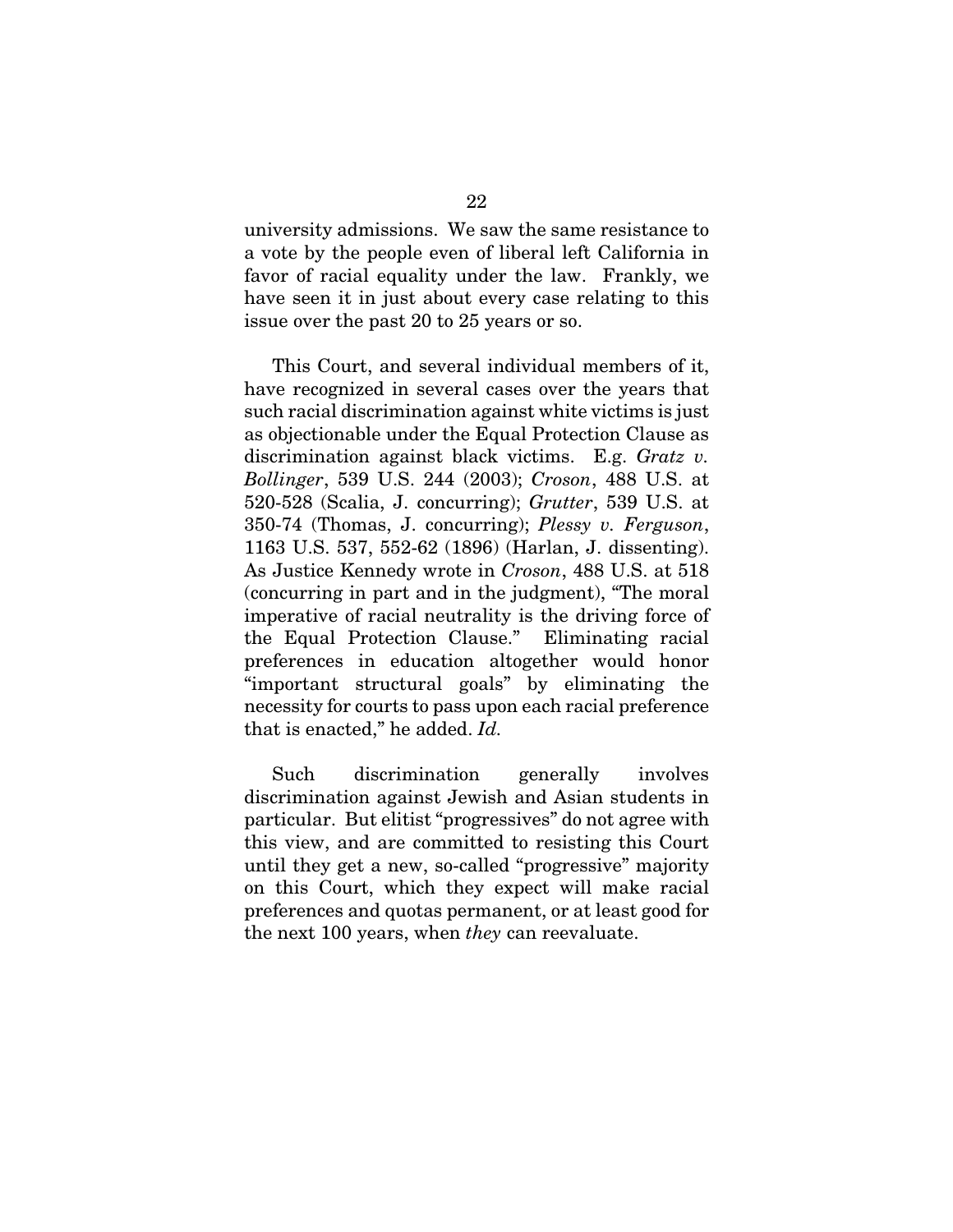Any such continuing racial balancing is untenable in the face of the continuing resistance from elitist liberal/left "progressives" who dominate the nation's colleges and universities today, as this case shows. *Amicus Curiae* American Civil Rights Union respectfully submits that this Court should use this case to announce a new bright line test banning all racial preferences and quotas in university admissions. Or at least where as in the present case, the evidence shows that a freshman entering class with one-fourth of enrolled students composed of blacks and Hispanics can be achieved with racially neutral admissions policies. Or this Court can at least ask for briefs on the question of whether *Grutter* and *Bakke* should now be overruled, and then make a decision.

 This Court so far has declined to take this course because as Justice Kennedy also wrote in *Croson*, 488 U.S. at 518, "in application, the strict scrutiny standard [would] operate in a manner generally consistent with the imperative of race neutrality, because it forbids the use of even of narrowly drawn racial classifications except as a last resort." But the problem is if "strict scrutiny is abandoned or manipulated to distort its real and accepted meaning, the Court lacks authority to approve the use of race even in this modest limited way," Kennedy added in *Grutter*, 539 U.S. at 387 (Kennedy, J. dissenting). This case threatens precisely to tear down that strict scrutiny firewall.